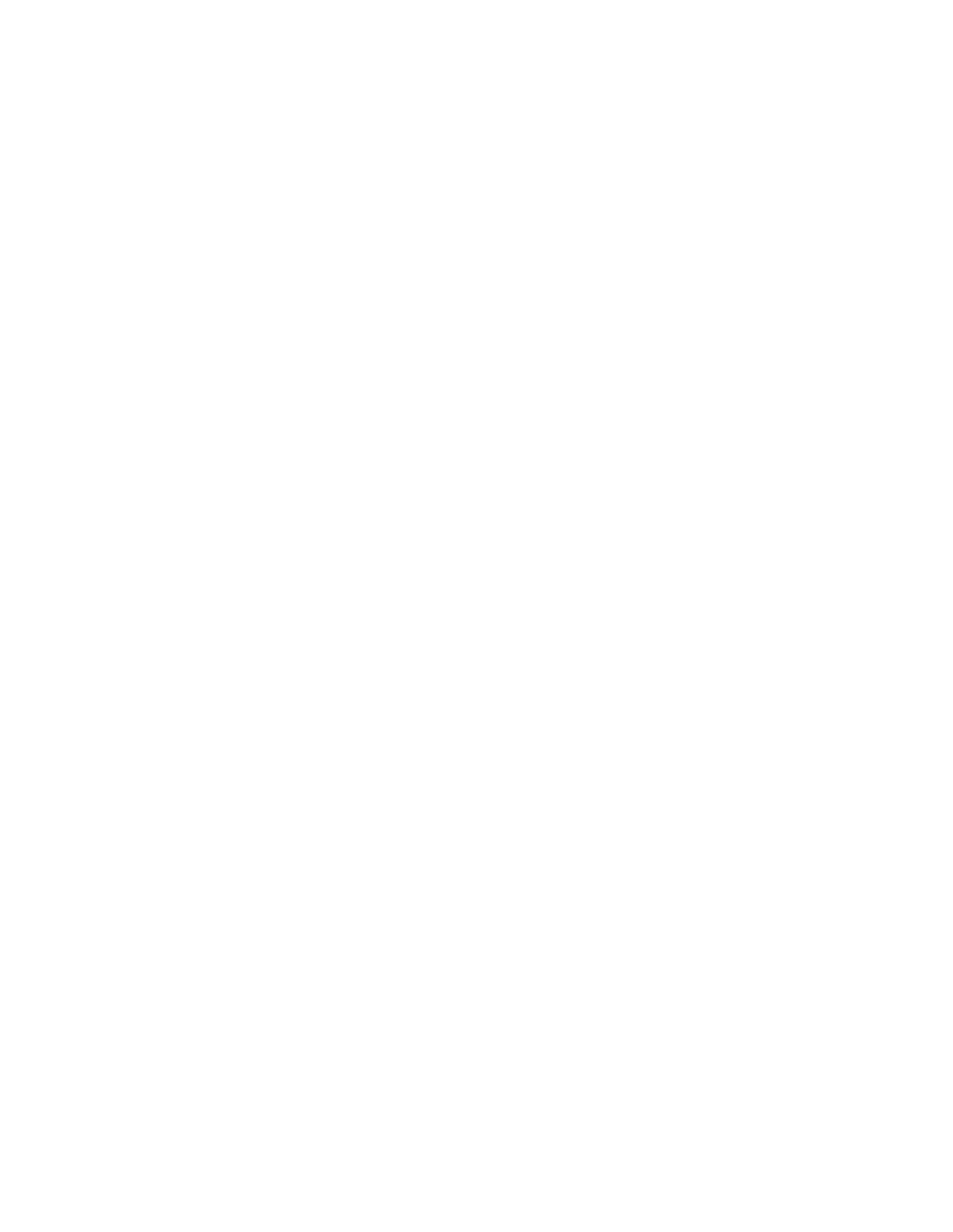## **Acknowledgements**

I would like to extend a special thank you to the following people who were instrumental in the completion of this project:

- Sandy Winek, Residual Fuel Sales Representative, Murphy Oil USA Inc., and John B. Peterson, Chemist, Superior Refinery, Murphy Oil USA Inc. for providing the no. 2 diesel and biodiesel used in the testing, and for conducting the viscosity and flash point tests.
- Ed Priem, Director, Marine Logistics & Energy Resources, Mormac Marine Group, Inc. for participating in several discussions regarding the project and organizing a tour of the M/V Mesabi Miner.
- David Guay, Chief Engineer, M/V Mesabi Miner, The Interlake Steamship Company for taking the time to explain the diesel-powered systems aboard the Mesabi Miner.
- Richard (Doug) Ricketts, Research Associate, Large Lakes Observatory, UMD, and Michael B. King, Captain, R/V Blue Heron, Large Lakes Observatory, UMD for discussions regarding this and future projects, and for access to the Blue Heron.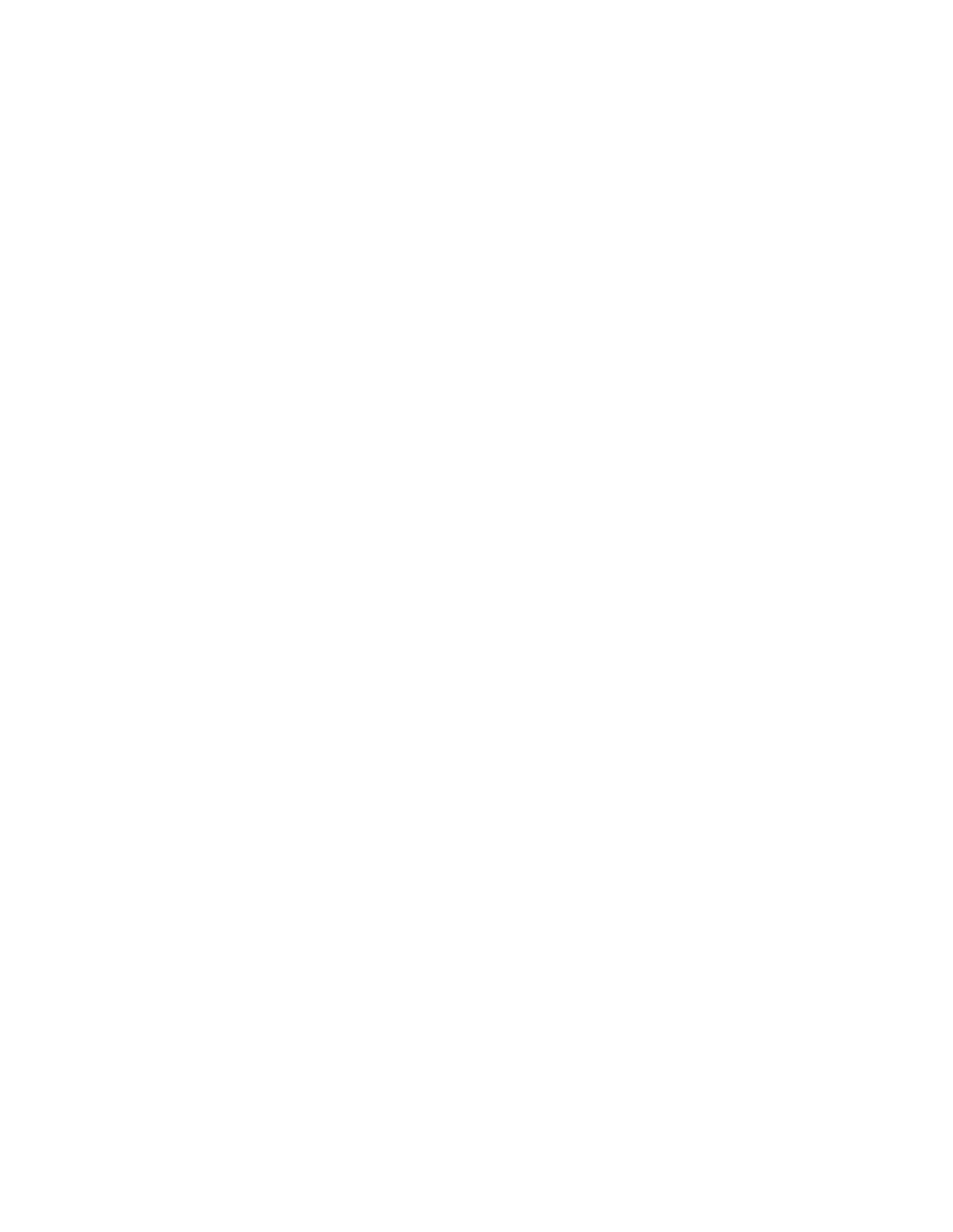# **Table of Contents**

| <b>Results for Cold Storage Test: Temperature Range: 23 to 25°F</b> |  |
|---------------------------------------------------------------------|--|
|                                                                     |  |
| Results for Cold Storage Test: Temperature Range: 30 to 32°F        |  |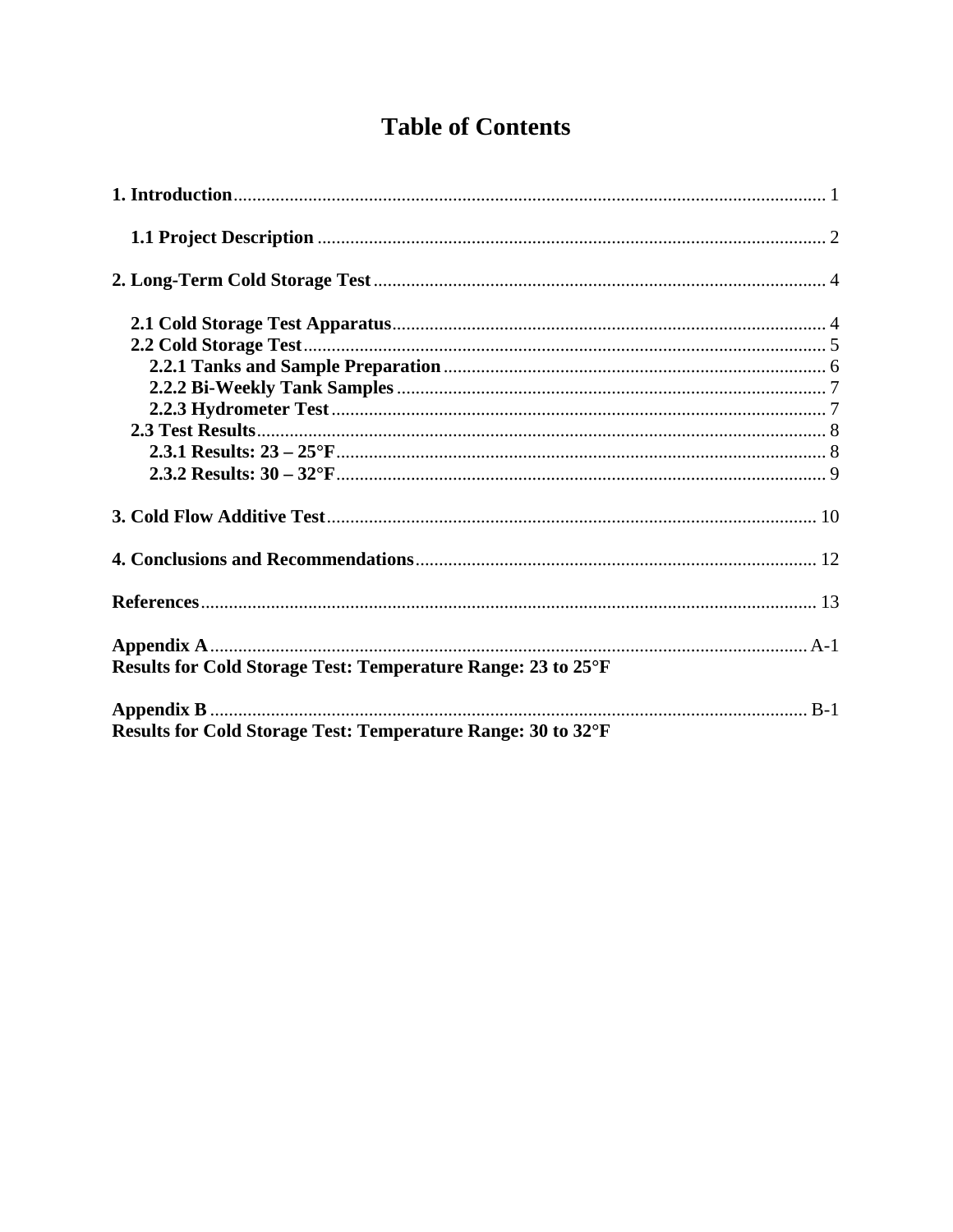# **List of Tables**

# **List of Figures**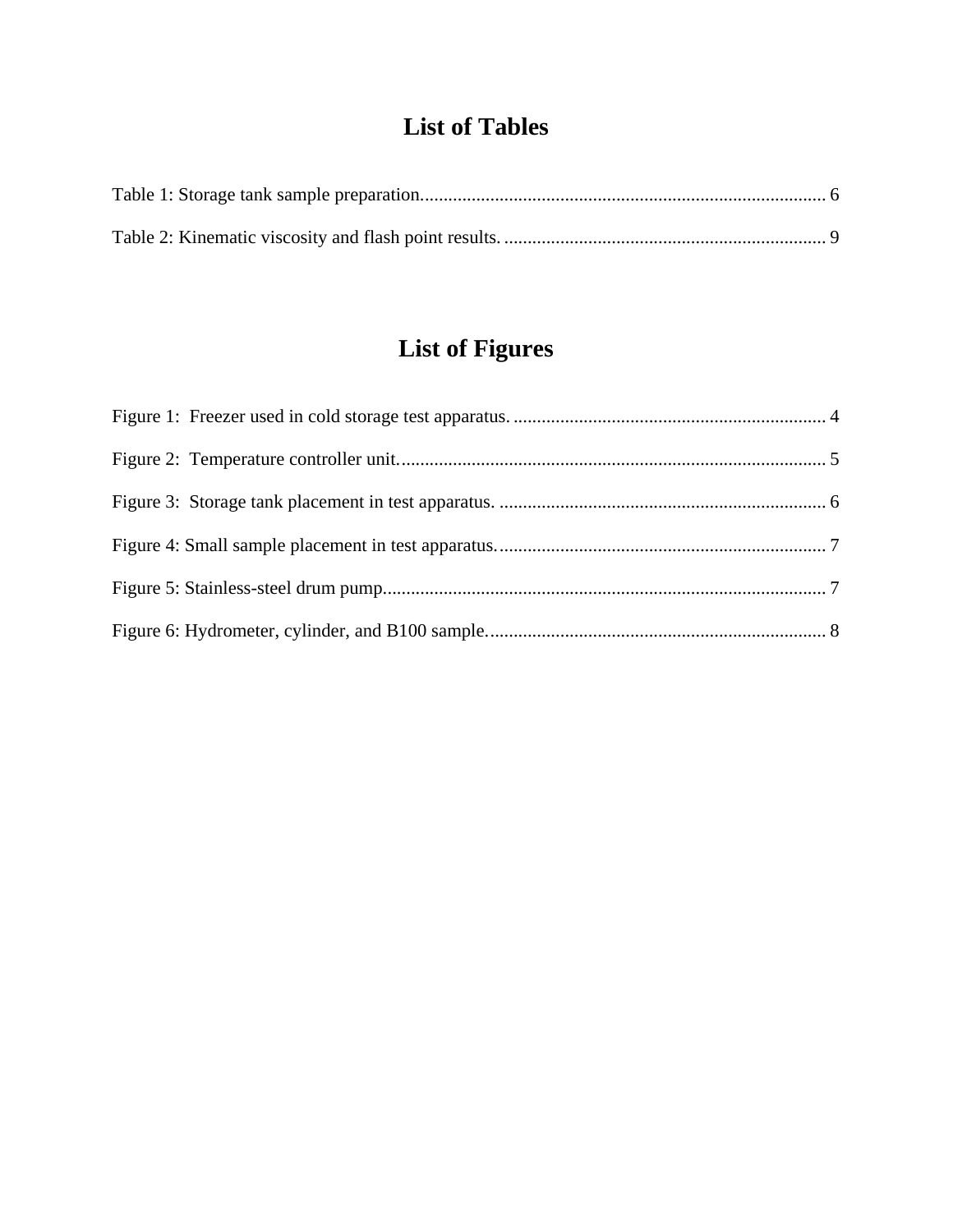# **Executive Summary**

The current project consists of two parts; the identification of the potential issues involved with the shipboard use of biodiesel blends, and the development of a long-term cold storage test and subsequent testing of biodiesel blends. The two parts of the project were conducted concurrently and in collaboration with fuel suppliers and carriers.

A review of typical diesel-powered ship systems was performed. In general, long-term cold storage of biodiesel blends is a concern in the following shipboard systems.

- Hatch/Deck Crane This system has a low fuel turnover rate and is exposed to the external environment.
- Lifeboat Power Pack This system has a low fuel turnover rate and is exposed to the external environment.
- Fuel Bunker and Main Engines Even if heavy fuel oil (IF 280) is used as the primary fuel in the main engines, one fuel bunker is generally filled with no. 2 diesel near the end of the shipping season. Test results indicate that particulates may form in the fuel if a high percentage biodiesel blend (greater than B20) is used during winter lay up.

A long-term cold storage test was developed and results were presented for two different temperature ranges (23-25°F and 30-32°F). The test covered a period of four weeks and included a storage tank test for density variation via hydrometer testing of top and bottom tank samples, and the use of small samples to visually check for preferential gelling of the biodiesel component. The results of the long-term cold storage test indicate the following.

- The hydrometer tests indicated no measureable density difference between the top and bottom tank samples and thus no separation of the biodiesel component. This result was consistent for both temperature ranges.
- Particulate formation and settling was observed for a B50 blend in both the small sample and the bottom tank sample. This result was consistent for both temperature ranges.
- Blends up to B20 exhibited good cold storage characteristics for both temperature ranges.
- The flash point and viscosity of the small samples in the 23-25°F cold storage test were determined at the end of the test. All of the samples met the required fuel specifications.

An additional test to determine the effect of a common cold flow additive on biodiesel blends was also conducted. The test utilized small samples of no. 2 diesel, B5, B10, B20, B50, and B100 both with and without the additive. Sample temperatures were varied from 45°F to -9°F in 3°F increments. The samples were kept at each new temperature for a minimum of 24 hours to achieve thermal equilibrium. Visual inspection of the small samples and a review of the results established the following.

- The additive had a noticeable effect on the temperature at which a given biodiesel blend begins to gel. This was particularly evident for the B100 sample.
- The relatively simple procedure employed for this test yielded results for the B10, B5, and no. 2 diesel samples that appear to be inconsistent with the average cloud point of no. 2 diesel (3°F).
- Additional testing of a more quantitative nature could be undertaken to identify the appropriate mixture fraction of additive for each biodiesel blend.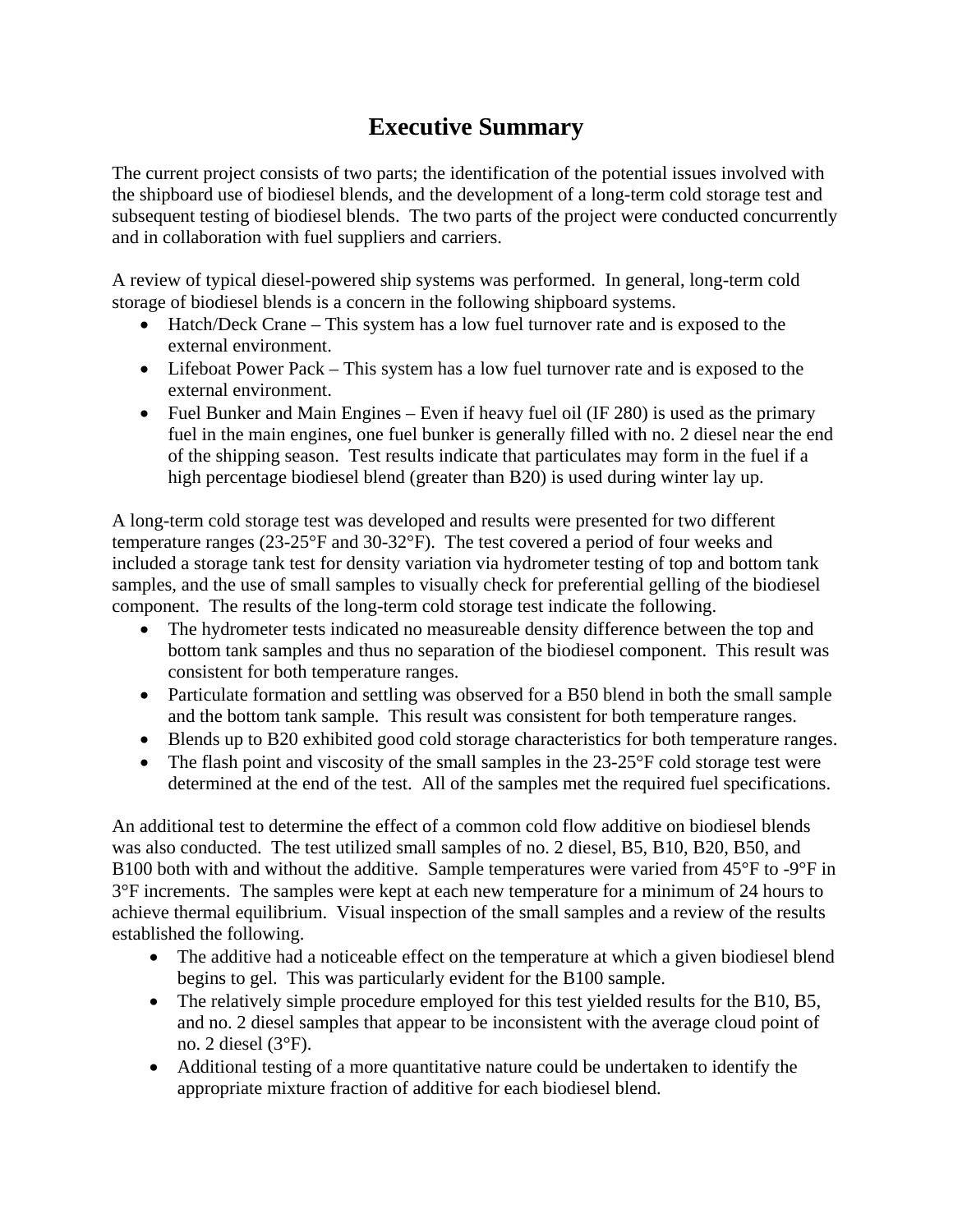There were several observations made during the tests that merit further investigation. The following additional work is therefore recommended to provide more detailed information.

- The chemical composition of the particulates formed in the B50 sample during the cold storage test should be determined.
- A filtration test using the samples from the cold storage test should be performed to check for particulates that could potentially plug fuel filters.
- A quantitative test to determine the appropriate mixture fraction of cold flow additive for each biodiesel blend should be performed. The test would consist of measuring the cloud point, pour point, and cold filter plugging point of biodiesel blends with varying mixture fraction of additive.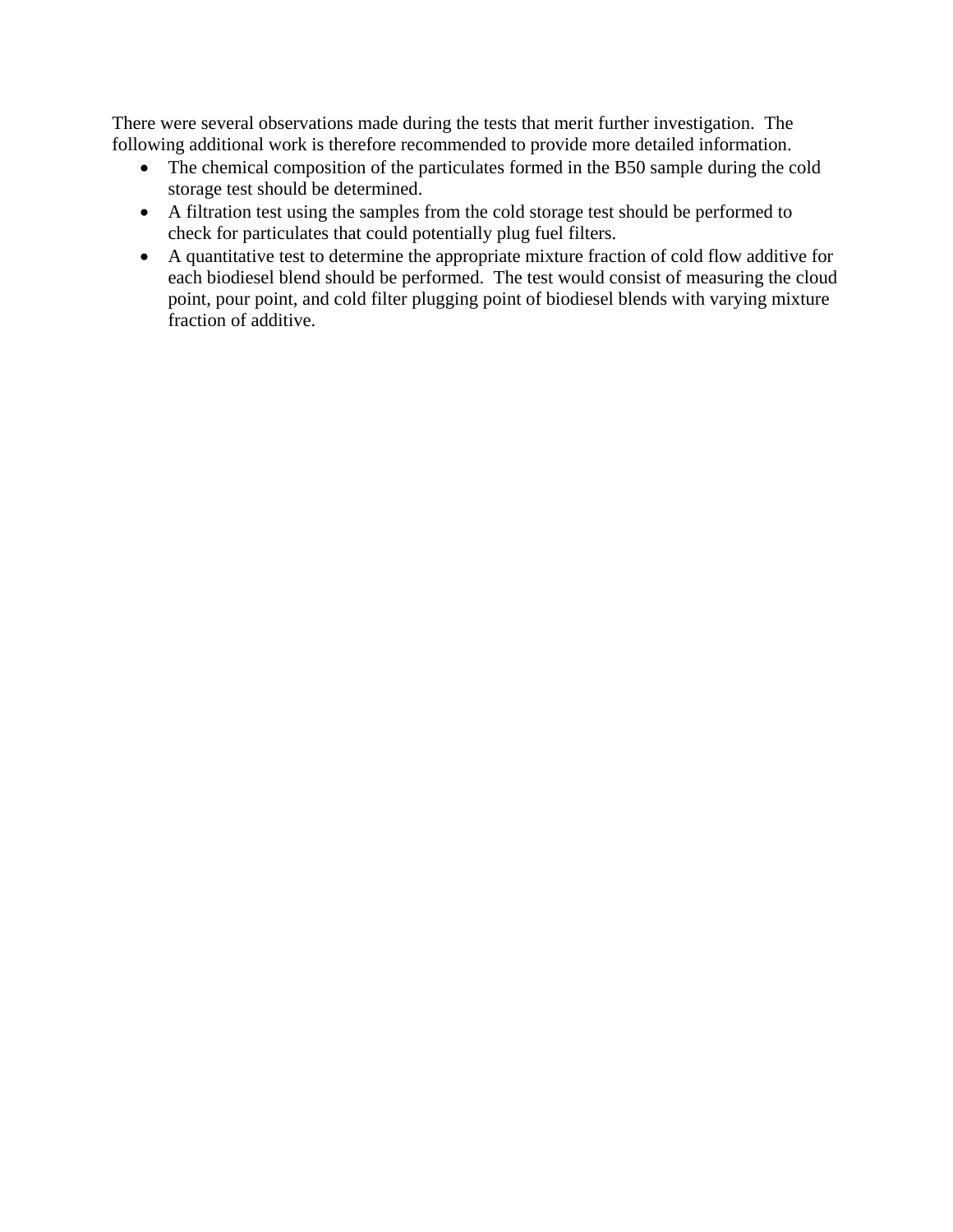## <span id="page-8-0"></span>**1. Introduction**

The shipboard use of biodiesel blends presents some unique challenges due to the wide range of operating environments experienced by diesel-powered ship systems. Legislative and industrial efforts point to the use of up to 20% biodiesel blends for both on-road and off-road applications in the near future. These efforts are primarily driven by the advantages associated with the use of biodiesel. However, biodiesel also has some undesirable properties that can lead to operational problems. A majority of the potential problems are associated with the increase in cold flow properties associated with the use of biodiesel. Ship systems that utilize biodiesel blends instead of straight diesel fuel are more susceptible to fuel gelling when exposed to cold weather environments. Of particular concern is the long-term cold storage of fuel during the two-month winter layup period when fuel turnover is low and preferential gelling and separation of the biodiesel component in a blend is possible. The goals of this project were to identify potential problems associated with the use of biodiesel blends in diesel-powered ship systems, and to develop a long-term cold storage test for biodiesel blends.

The properties of, and testing procedures for, pure biodiesel (B100) are described in the international standard ASTM D 6751 [1]. B100 may be used as the primary fuel, or as part of a blend (e.g. B20, a blend of 20% biodiesel and 80% distillate fuel). There are several advantages associated with the use of biodiesel:

- Biodiesel is a renewable energy source, and its use reduces our dependence on foreign oil.
- Biodiesel can be used in current diesel engines with little to no change in performance. Biodiesel and no. 2 diesel have similar density and kinematic viscosity, resulting in comparable fuel delivery characteristics. In addition, the energy content of B100 is only slightly less than that for no. 2 diesel. Thus the use of biodiesel has little impact on engine torque, power, and fuel economy.
- Biodiesel has better lubricity than diesel fuel which reduces wear on fuel system parts such as injectors and pump bearings. Biodiesel could be used as an additive to ultra low sulfur diesel which suffers from low lubricity.
- Biodiesel combustion produces fewer harmful emissions than no. 2 diesel. A summary of "average" emissions results [2, 3] shows that the use of biodiesel and biodiesel blends reduces most regulated emissions. Total unburned hydrocarbons (THC), carbon monoxide (CO), and particulate matter (PM) emissions decrease significantly with biodiesel usage, while oxides of nitrogen (NOx) emissions increase moderately.
- Biodiesel is nontoxic and biodegrades faster than diesel fuel, reducing fuel handling requirements.

The increase in cold flow properties (tendency to gel) associated with biodiesel is quantified using cold filter plugging point, cloud point, and pour point tests. The cloud point, which is the temperature at which solid crystals first appear, has an average value of 3°F for no. 2 diesel and 32 to 40°F for B100. Therefore, B100 is not suited for use in cold climates if fuel system components are exposed to the environment. However, tests have shown that the cloud point for a B20 blend with no. 2 diesel is approximately 7°F. Thus, blends as high as B20 can be used as a direct replacement for no. 2 diesel under most conditions. Even if a low percentage blend such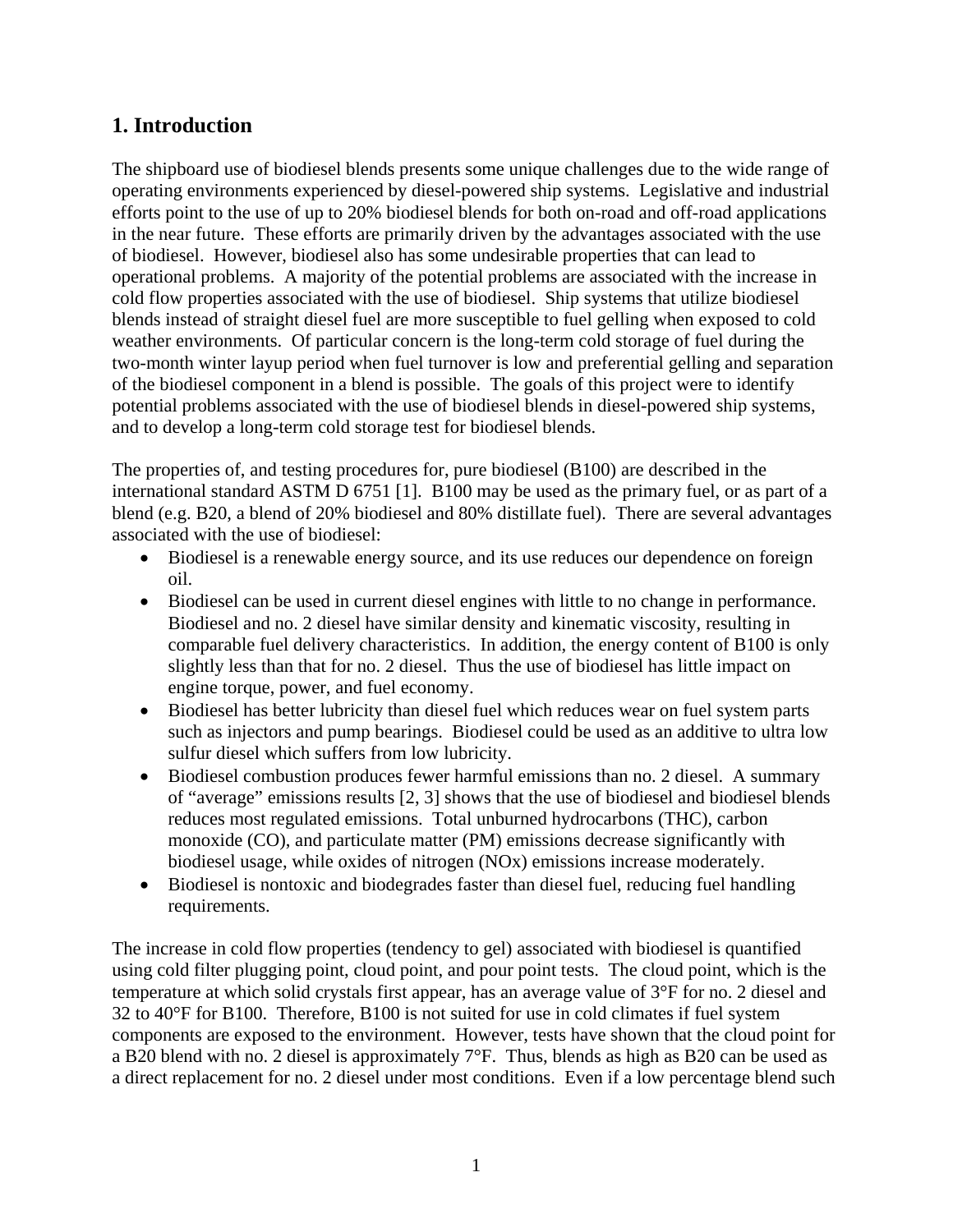<span id="page-9-0"></span>as B20 is employed, more frequent checking and cleaning of the fuel filters should initially be performed.

A complete review of diesel-powered ship systems is beyond the scope of the present work since these systems vary from ship to ship. Tours of the M/V Mesabi Miner, operated by Interlake Steamship Co., and the R/V Blue Heron, operated by UMD's Large Lakes Observatory, were undertaken to determine "typical" systems that utilize diesel fuel. Fuel turnover is rapid during the shipping season; however, during the two-month winter lay up period there is a long-term cold storage concern for systems exposed to the external environment. In general, if a high percentage biodiesel blend is used in any of the systems, the fuel system components should be checked to make sure that they are compatible with B100. Typical diesel-powered ship systems that were identified include the main engines, diesel generator sets, boilers, emergency generators, hatch/deck crane, and the lifeboat power pack.

Larger vessels utilize heavy fuel oil (IF 280) or no. 2 diesel as the primary fuel for the main engines which are supplied by fuel bunkers via a heated day tank. Even when heavy fuel oil is the primary fuel, one fuel bunker is filled with no. 2 diesel near the end of the shipping season. The main engines are then run on no. 2 diesel at the end of the season, and also at the start of the next shipping season. Thus, at least one fuel bunker contains no. 2 diesel during the winter lay up period. Since portions of the fuel bunker are in contact with the external environment, either above or below the waterline, long-term cold storage becomes a potential concern if a biodiesel blend is used. Other systems that are exposed to the external environment and that have a low fuel turnover rate during winter lay up include the hatch/deck crane, and the lifeboat power pack.

The potential problems associated with the long-term stability of biodiesel blends in cold weather have not been addressed in the literature. Current stability tests address both the thermal [4] and oxidation [5, 6] stability. These tests use a slightly elevated temperature to simulate long-term storage (greater than 4 to 6 months). This is unlikely to be a problem with vessels on the Great Lakes, which refuel often. The exception to frequent refueling occurs during the winter lay up period (2 months), when the portions of the main fuel tank below the waterline are at approximately 0°C and portions above the waterline may be at temperatures slightly below freezing. Auxiliary systems may also have components exposed to below freezing temperatures. The available stability tests do not address this potential cold weather problem.

#### **1.1 Project Description**

The current project consisted of two parts; the identification of the potential issues involved with the shipboard use of biodiesel blends, and the development of a long-term cold storage test and subsequent testing of biodiesel blends. The two parts of the project were conducted concurrently and in collaboration with fuel suppliers and carriers. The issues involved with the shipboard use of biodiesel blends was addressed earlier in the Introduction.

The development of the current long-term cold storage test was based in part on a test for stratification discussed in the 2004 Biodiesel Handling and Use Guidelines [7]. The characteristics of the testing procedure given in the original proposal were as follows.

• The test would check for density variation and preferential gelling of biodiesel in blends.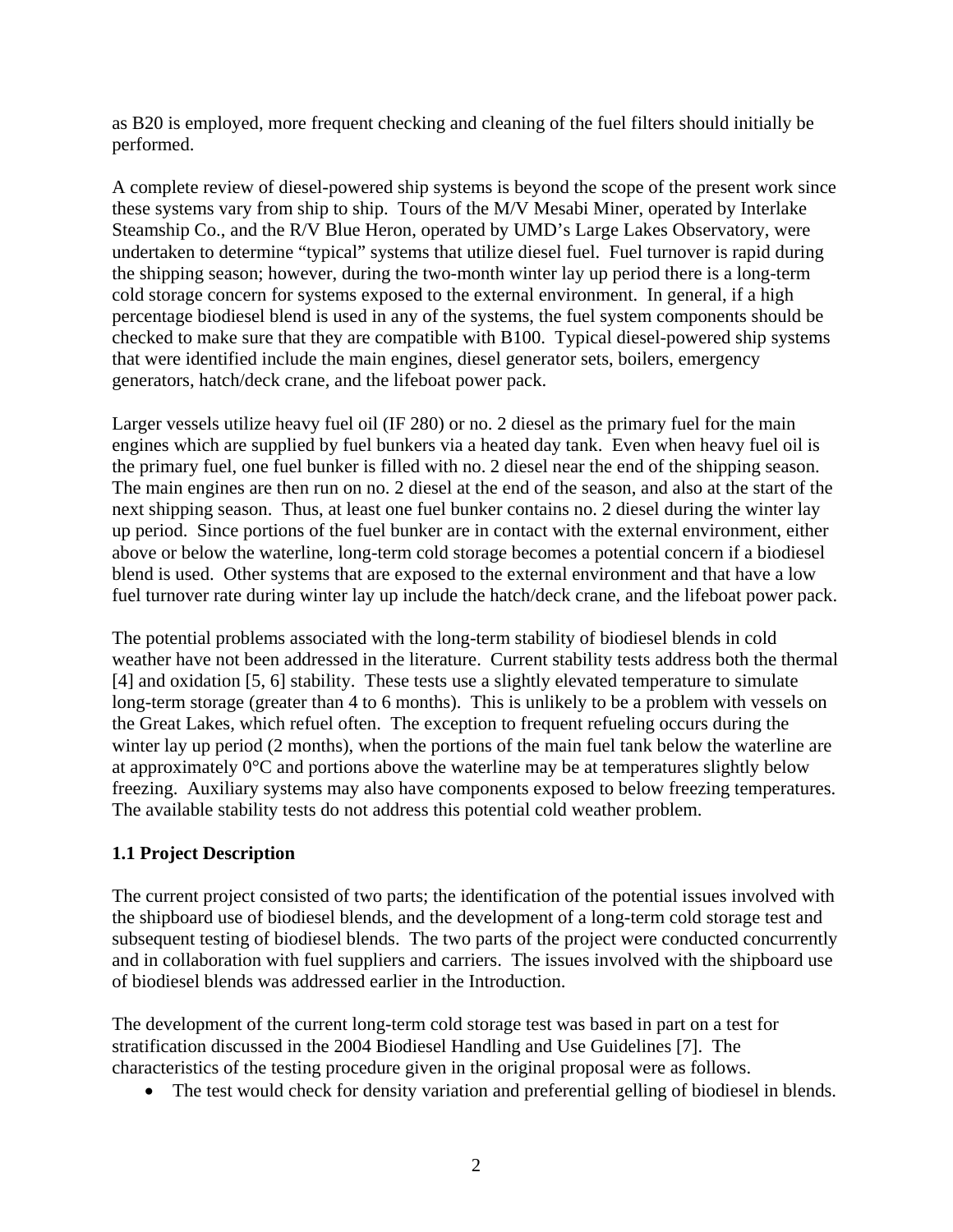- Density variation would be determined via hydrometer measurements of samples from the top, middle, and bottom of a tank in cold storage.
- Blends tested would vary from 0% to 20% biodiesel.
- Gelling of the biodiesel component would be determined via visual inspection.
- The duration of the test would be approximately 2 months.
- The storage temperature used in the test would be between the cloud point of no. 2 diesel (approximately 3°F) and the cloud point of pure biodiesel (approximately 32°F to 40°F).

The following changes to the proposed test were made based on initial test results.

- Density variation was determined via hydrometer measurements of samples from the top and bottom of a tank in cold storage.
- B5, B10, B20, and B50 blends were tested. Some additional tests using no. 2 diesel and B100 were also performed.
- In addition to the storage tanks, small glass sample bottles were used in the cold storage test to visually check for gelling of the biodiesel component.
- The duration of the test was 4 weeks. The original two month time frame was deemed unnecessary, as the results did not change between the second and fourth week of the test.
- Two temperature ranges were used for the long-term cold storage test: 23-25<sup>°</sup>F and 30-32°F. Ranges were used instead of exact temperatures due to the nature of the cold storage test apparatus that was constructed.

Some additional tests were also conducted that went beyond the scope of the original proposal. These included viscosity and flash point tests of cold storage samples, and a cold flow additive test. A detailed discussion of the equipment, procedure, and results, for the long-term cold storage test and the additional tests that were performed is provided in the remaining sections of the report.

There are no direct economic impacts associated with the experimental work presented in this project. However, the expected increase in the shipboard usage of biodiesel blends that has motivated this research does have a potentially large impact as discussed in a previous report coauthored by the current PI [8]. The previous report [8] indicates that increased biodiesel usage, which includes maritime usage, could provide a large boost to local economies through the construction of biodiesel plants. An increase in biodiesel usage would also extend to agricultural markets since soybean oil is generally used in the production process. In addition, proactively identifying potential problems with biodiesel usage may contribute to reduced maintenance costs if higher percentage biodiesel blends are mandated in the future.

Portions of the results presented in this report were incorporated in two separate presentations, one given at a meeting of the Northeast Clean Energy Resource Team (CERT) held at UMD on March  $23<sup>rd</sup>$ , 2007, and one given at the GLMRI University Affiliates Meeting held in Duluth, MN on September  $28<sup>th</sup>$ , 2007. A seminar for the faculty and students in the Department of Mechanical and Industrial Engineering at the University of Minnesota Duluth is also planned for December  $10^{th}$ , 2007.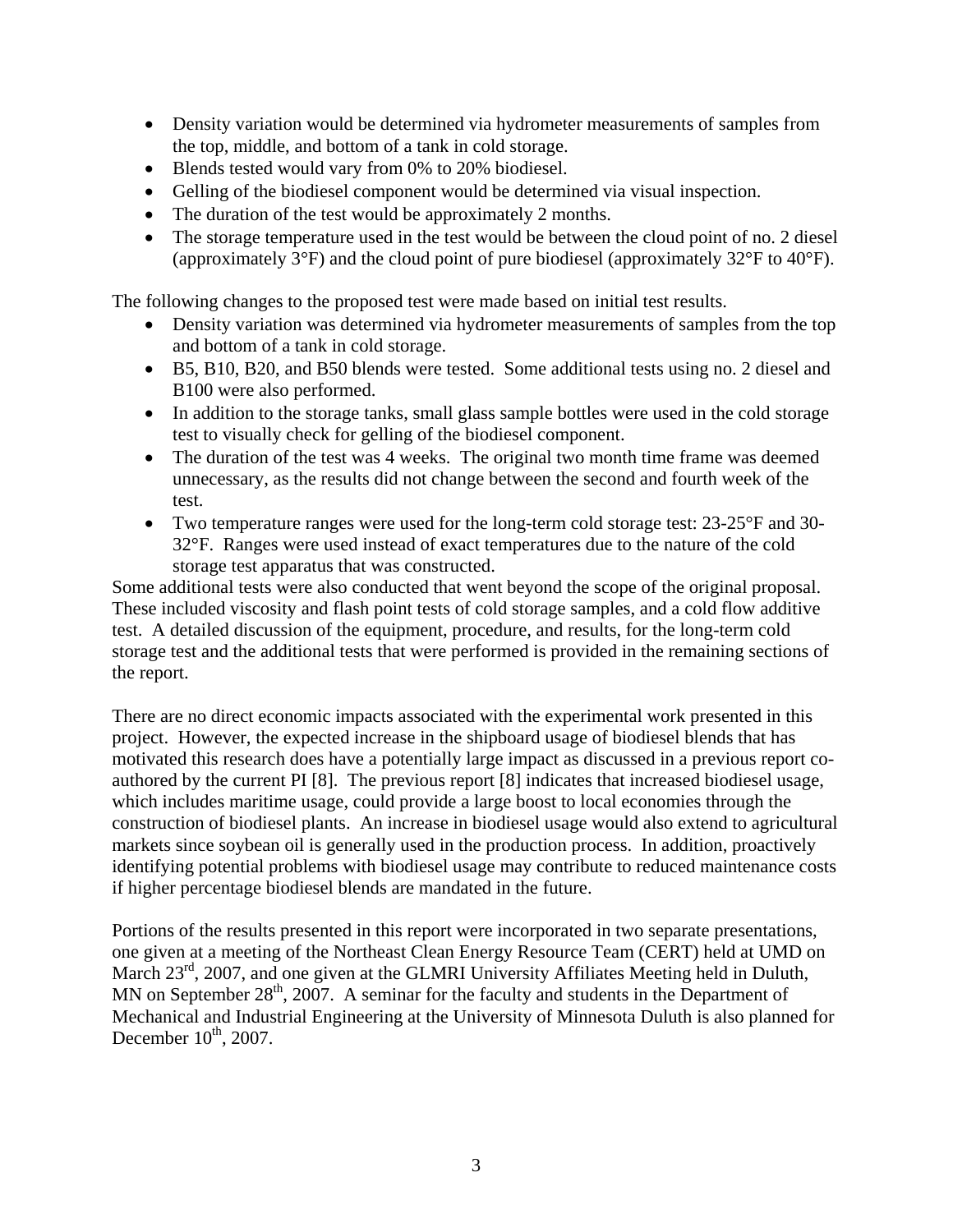## <span id="page-11-0"></span>**2. Long-Term Cold Storage Test**

A long-term cold storage test was designed and tests were conducted for two different temperature ranges. Initial testing was geared toward simulating the two month winter lay up period, with samples held at a reduced temperature over an extended time period. There were no changes in the test results between the second and fourth week, thus, the final length of the test was set at four weeks. Each cold storage test included both a storage tank test and a small sample test with biodiesel blends of B5, B10, B20, and B50. An additional small sample test to determine the effect of a common cold flow additive was also conducted.

#### **2.1 Cold Storage Test Apparatus**

The various tests presented in the present work required the construction of a test apparatus to maintain the samples within a specified temperature range over extended periods of time. The apparatus consisted of a freezer with an external temperature controller. Figure 1 shows the Kenmore model #16082, 19.9 cubic foot capacity freezer used in the tests. The internal control system for the freezer has a temperature range of -10 to 10°F. An external temperature controller was constructed to extend the range of the controllable temperatures.



**Figure 1: Freezer used in cold storage test apparatus.** 

Figure 2 shows the external temperature control unit. The unit consists of an AutomationDirect TC33-2010-AC temperature controller, an AutomationDirect QL2N1-A120 electro-mechanical relay, an AutomationDirect SQL08D relay socket, an Omega 5TC-TT-J-24-36 "J" type thermocouple, a Radio Shack model 274-670 8-position, dual row terminal strip, a six ft. AC power cord, an electrical outlet and wiring box, and associated wiring. The thermocouple input to the temperature controller sensed the temperature in the interior of the freezer, and the temperature controller energized the outlet that provided power to the freezer. On/off control with a 2°F hysteresis was used to avoid excessive cycling of the freezer's compressor. The assembled apparatus is capable of providing a controlled temperature environment within  $2^{\circ}F$ ranging from room temperature to -10°F.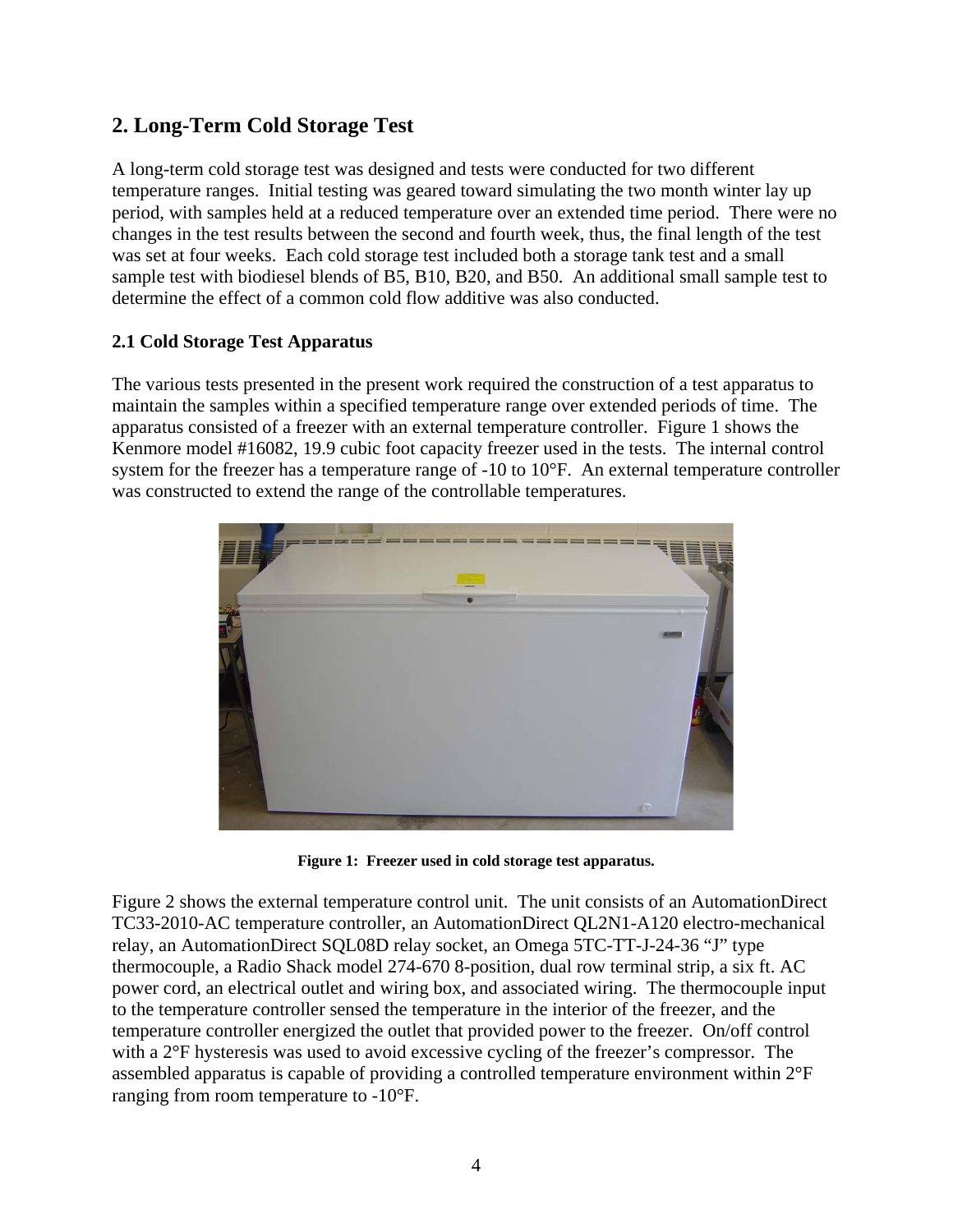<span id="page-12-0"></span>

**Figure 2: Temperature controller unit.** 

#### **2.2 Cold Storage Test**

Each cold storage test was conducted over a period of four weeks, and consisted of both a storage tank test and a small sample test. The storage tank tests were used to check for separation and gelling of the biodiesel component in B5, B10, B20, and B50 blends. Any separation of the biodiesel component would result in a density difference between the top and bottom of the storage tank. Top and bottom samples of the storage tanks were taken in two week intervals, and a hydrometer test was performed to check for density variations. A visual inspection for crystallization (cloudiness) of the fuel was performed using the small samples. The general procedure for the test is as follows.

- 1. Set the desired temperature for the cold storage test on the cold storage test apparatus. Ensure that the apparatus has reached the desired temperature prior to the start of the test.
- 2. Prepare the storage tank blends.
	- a. Extract small samples of the diesel fuel and the B100 used to prepare the blends.
	- b. Perform hydrometer tests on the diesel fuel and the B100 small samples.
- 3. Extract an initial representative sample and a small sample from the storage tanks prior to the start of the test.
	- a. Perform hydrometer tests on the initial representative samples of B5, B10, B20, and B50.
- 4. Place the storage tanks and small samples in the cold storage test apparatus (freezer).
- 5. After two weeks of cold storage:
	- a. Visually inspect the small samples for crystallization.
	- b. Extract top and bottom samples from the B5, B10, B20, and B50 storage tanks.
	- c. Allow samples to reach room temperature and perform hydrometer tests on the top and bottom samples.
- 6. After four weeks of cold storage:
	- a. Visually inspect the small samples for crystallization.
	- b. Extract top and bottom samples from the B5, B10, B20, and B50 storage tanks.
	- c. Allow samples to reach room temperature and perform hydrometer tests on the top and bottom samples

Individual aspects of the general procedure are addressed in more detail below.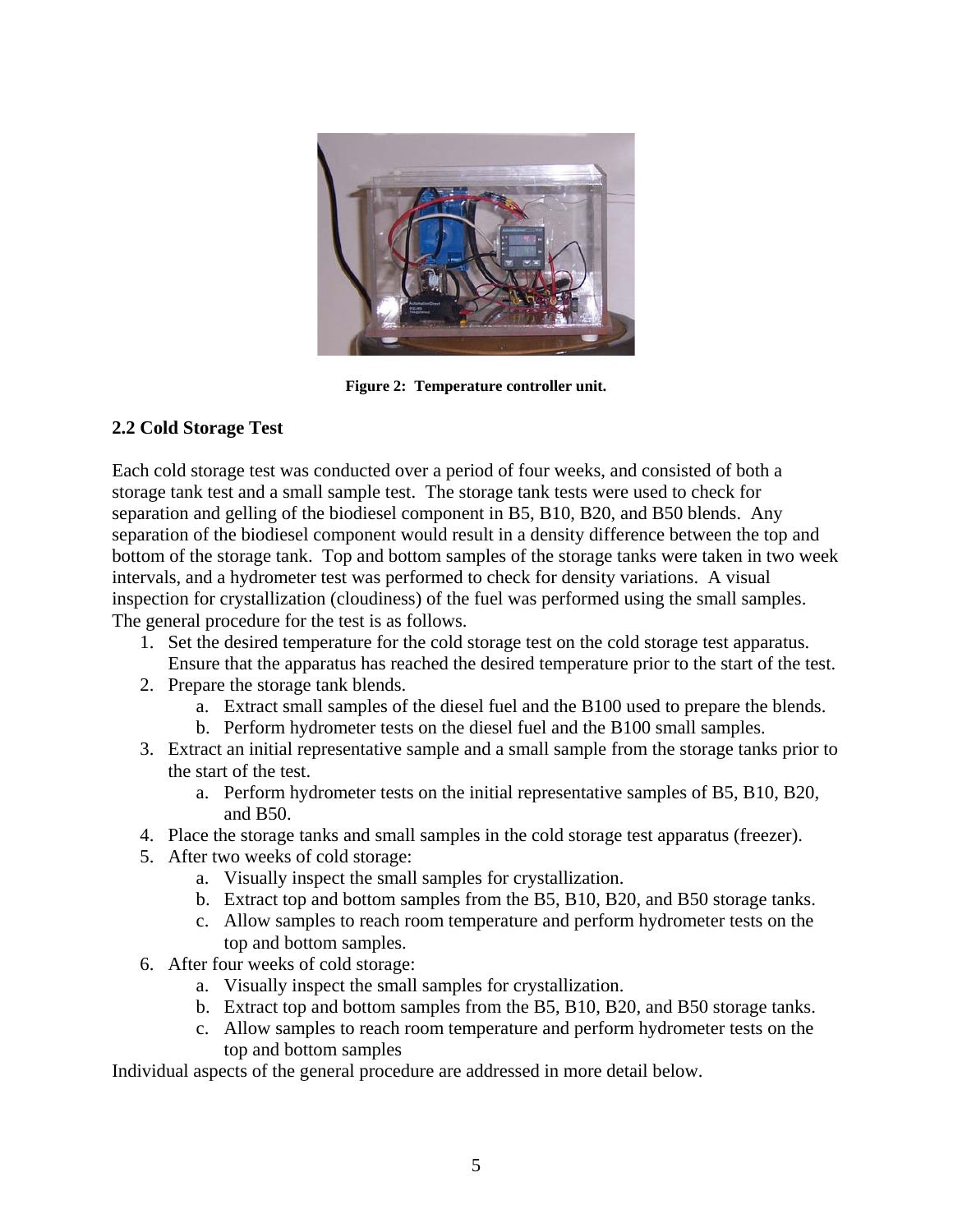#### <span id="page-13-0"></span>**2.2.1 Tanks and Sample Preparation**

The storage tanks used in the test consisted of 6+ gallon (23.2 L) self-venting gas cans. Each blend (B5, B10, B20, and B50) was mixed in 22 L batches and placed in a storage tank. Table 1 shows the volume fractions used in the preparation of each storage tank. A  $1000\pm10$  ml graduated cylinder was used to measure the fuel volumes. Thorough mixing was ensured via manual agitation (shaking) of each tank for a period of three minutes. The storage tanks were placed in the test apparatus as shown in Figure 3.

| Sample         | Vol. B100<br>(L) | Vol. #2 Diesel<br>(L) |
|----------------|------------------|-----------------------|
| B <sub>5</sub> | 1.1              | 20.9                  |
| <b>B10</b>     | 2.2              | 19.8                  |
| <b>B20</b>     | 4.4              | 17.6                  |
| <b>B50</b>     | 11.0             | 11.0                  |

**Table 1: Storage tank sample preparation.** 



**Figure 3: Storage tank placement in test apparatus.** 

Step 3 in the general testing procedure calls for extracting a small sample from the storage tank prior to the start of the test. Each small sample consists of 400 to 450 ml of biodiesel blend placed in a 16 oz. glass sample bottle. Figure 4 shows the placement of a B5, B10, B20, B50, and B100 small sample in the test apparatus.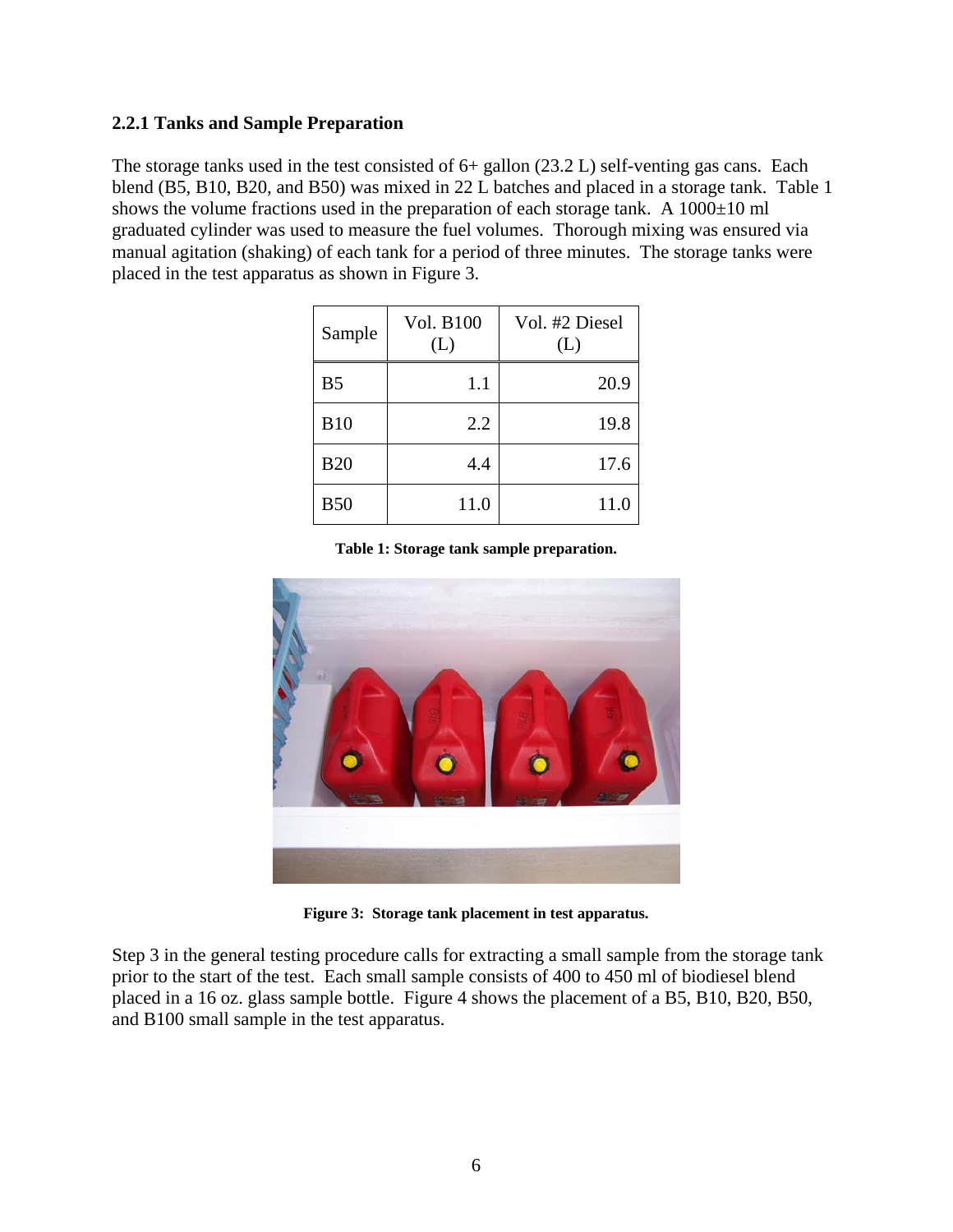<span id="page-14-0"></span>

**Figure 4: Small sample placement in test apparatus.** 

#### **2.2.2 Bi-Weekly Tank Samples**

Top and bottom samples are taken from each of the storage tanks at two weeks and four weeks after the start of the test. The top sample is taken first, in accordance with the guidance set forth in ASTM D 4057 [9], in order to avoid cross contamination of the samples. Samples volumes were 400 to 450 ml and were stored in 16 oz. glass sample bottles. The samples were extracted from the storage tanks using the hand-operated, stainless steel drum pump (Cole-Parmer model number EW-07079-20) shown in Figure 5.



**Figure 5: Stainless-steel drum pump.** 

### **2.2.3 Hydrometer Test**

The specific gravity of the initial representative samples, the B100 and diesel fuel used in the sample preparation, and the bi-weekly tank samples was measured using a hydrometer in accordance with ASTM D 1298 [10]. An SG 60/60°F hydrometer with a range of 0.800 to 0.910 and divisions of 0.001 was used to measure the specific gravity of each sample. The samples were allowed to reach room temperature and were manually agitated prior to the hydrometer test. Figure 6 shows a B100 sample, the hydrometer cylinder, and the hydrometer. Initial and final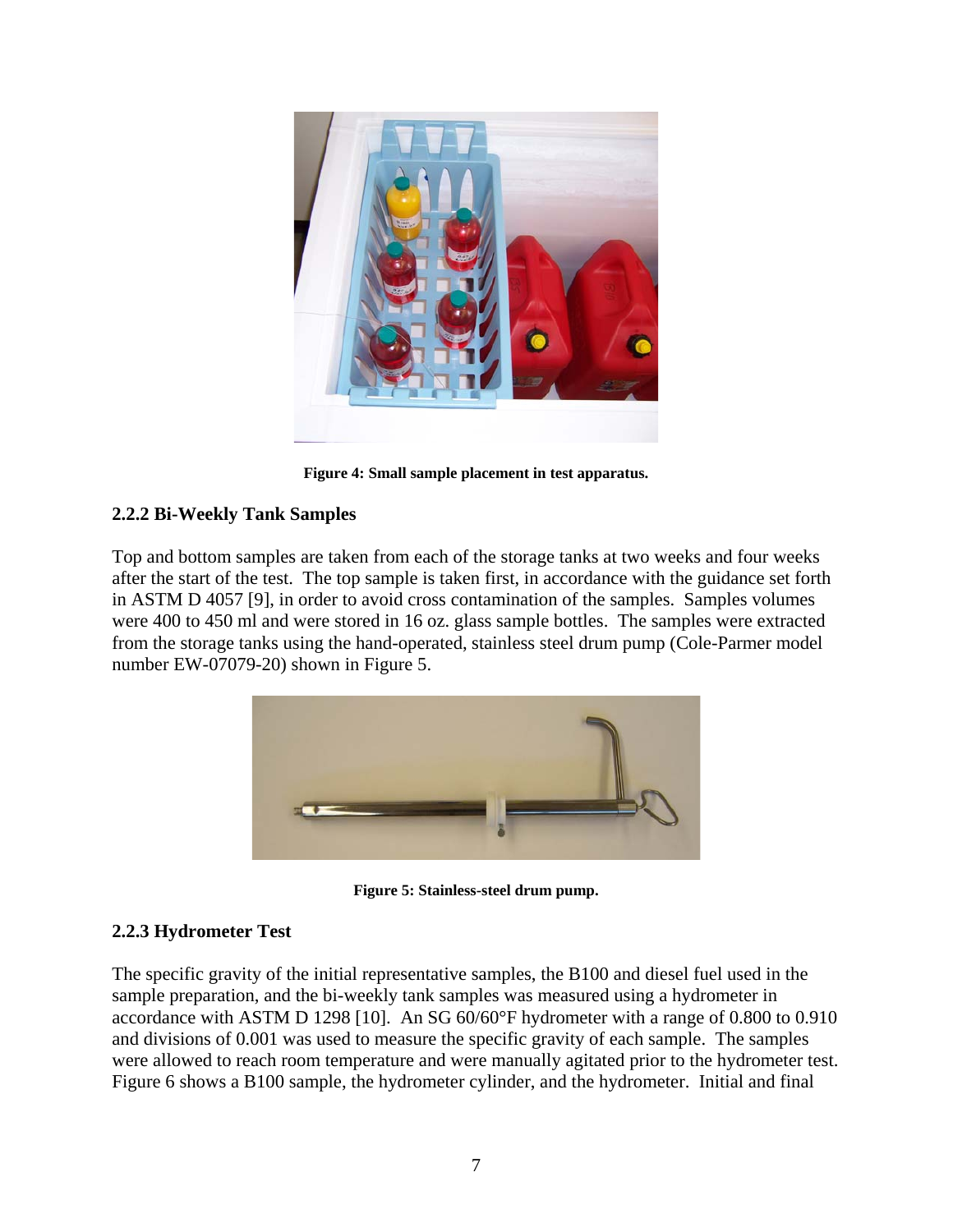<span id="page-15-0"></span>sample temperatures were taken during the hydrometer test, and the resulting specific gravity was corrected to 60°F.



**Figure 6: Hydrometer, cylinder, and B100 sample.** 

#### **2.3 Test Results**

The storage tank and small sample tests were conducted for two temperature ranges  $23 - 25^{\circ}F$ and 30 – 32°F. These temperatures were selected based on expected winter lay up operating conditions and average fuel properties. The higher temperature range is based on a fuel bunker in contact with the waterline which should exhibit minimum temperatures near freezing during winter lay up. The lower temperature range represents a conservative temperature that is slightly above the average cloud point of B50. High sulfur no. 2 diesel and soy-based biodiesel were used to prepare the sample blends. Some additional tests were also performed on a limited number of samples by an outside testing facility. The raw data and corrected hydrometer readings for the two temperature ranges are included in the appendices.

#### **2.3.1 Results: 23 – 25°F**

The hydrometer tests showed no measureable density variation between the top and bottom tank samples (see Appendix A for data). The specific gravity of a particular blend was also within the readability (0.001) of the hydrometer for all of the samples tested over the four week test period.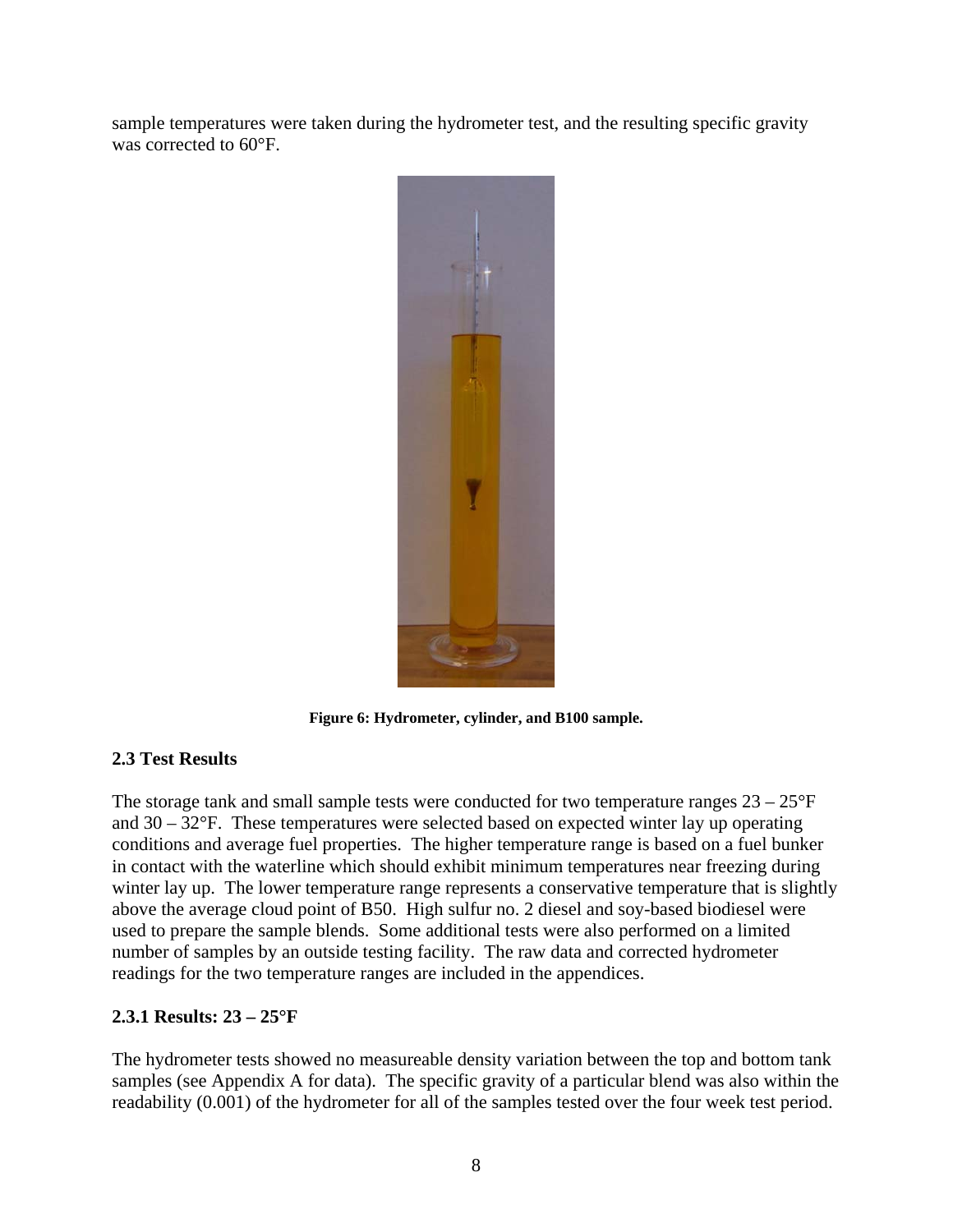<span id="page-16-0"></span>A small amount of particulate matter was observed in the B50 bottom samples taken at both the two week and four week point. The exact nature of the particulate matter formed is not known at this time, but it appears to be consistent with the formation of wax crystals described in ASTM D 2500 [11]. Additional tests to determine the chemical composition would be required to classify the particulate matter.

Visible cloudiness was observed in the B10, B20, and B50 small samples at both the two week and four week point. The cloudiness in the B10 and B20 samples disappeared when the samples were allowed to reach room temperature at the end of the test. Particulate matter was observed in the B50 small sample, which is consistent with the results obtained from the B50 storage tank bottom sample. The B100 small sample included in this test was completely solid since the temperature is well below the cloud point of biodiesel (32 to 40°F).

Two additional tests were conducted on the small samples at the conclusion of the cold storage test. The kinematic viscosity and flash point of the samples were determined in accordance with ASTM D 445 [12] and ASTM D 93 [13], respectively. The tests were performed by personnel at the Superior Refinery of Murphy Oil USA, Inc using a Koehler K23400 constant temperature viscosity bath and a Herzog HFP 360 Pensky-Martens closed cup flash point tester. Allowable ranges for these fuel properties are given in ASTM D 6751 [1] for B100, and ASTM D 975 [14] for no. 2 diesel. B100 has an allowable range for kinematic viscosity (at 40°C) of between 1.9 and 6.0 mm<sup>2</sup>/s and a minimum flash point of 130°C. No. 2 diesel has an allowable range for kinematic viscosity (at 40 $^{\circ}$ C) of between 1.9 and 4.1 mm<sup>2</sup>/s and a minimum flash point of 52 $^{\circ}$ C. Table 2 shows the test results. All of the samples met the required fuel specifications.

| Sample         | Viscosity<br>$\text{(mm}^2\text{/s)}$ | Flash<br>Point<br>$({}^{\circ}C)$ |
|----------------|---------------------------------------|-----------------------------------|
| <b>B100</b>    | 4.031                                 | 138                               |
| <b>B50</b>     | 2.927                                 | 78                                |
| <b>B20</b>     | 2.425                                 | 72                                |
| <b>B10</b>     | 2.264                                 | 73                                |
| B <sub>5</sub> | 2.200                                 | 68                                |
| #2 Diesel      | 2.132                                 | 65                                |

**Table 2: Kinematic viscosity and flash point results.** 

#### **2.3.2 Results: 30 – 32°F**

The test results at this higher temperature range were similar to the results obtained at the lower temperature range. Hydrometer tests showed no density variation between the top and bottom samples and particular blends showed no measureable density differences over the period of the test (see Appendix B for data). The B10 and B20 small samples did not exhibit cloudiness at this higher temperature. However, the presence of particulates in the B50 storage tank bottom sample and the B50 small sample was once again noted.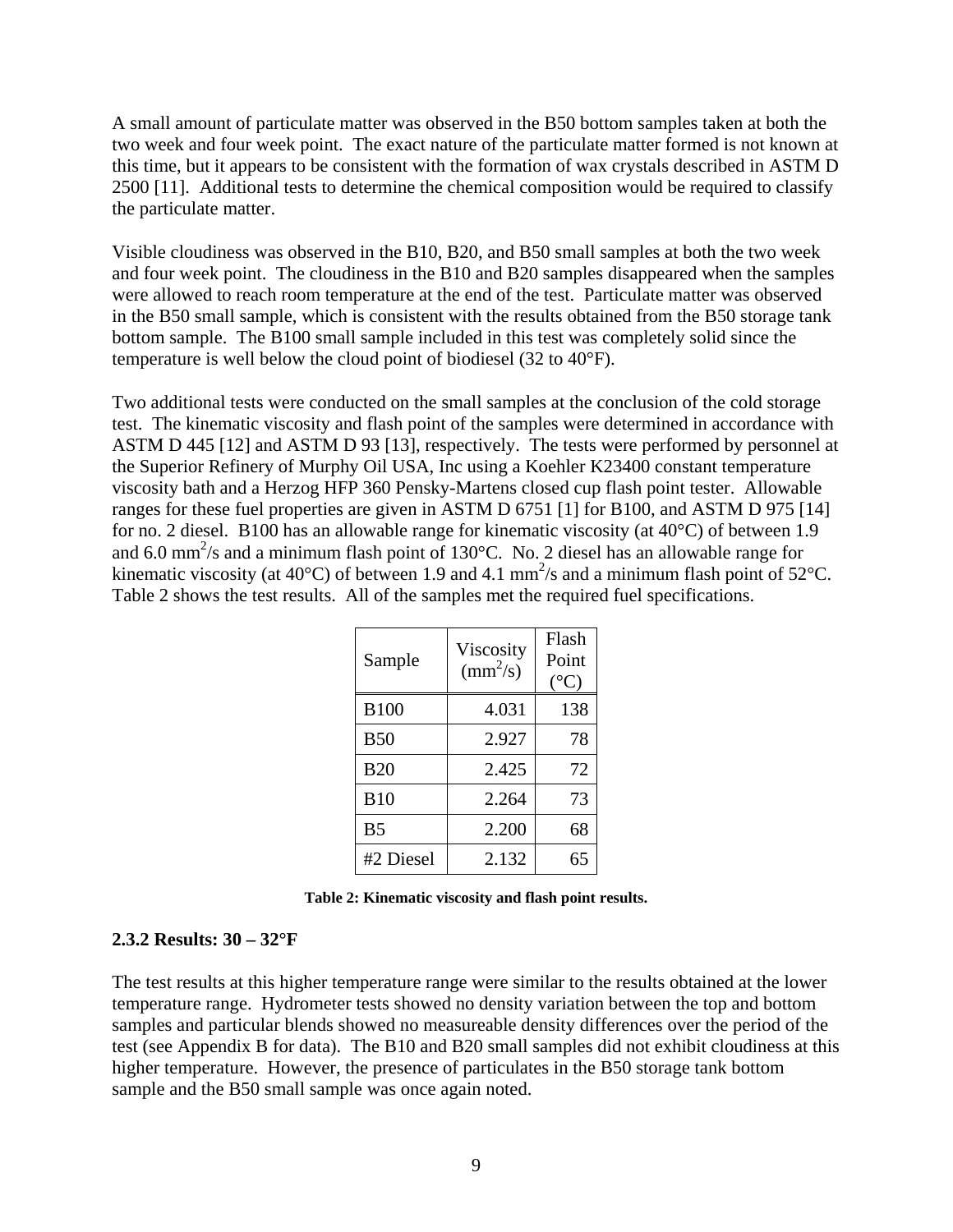## <span id="page-17-0"></span>**3. Cold Flow Additive Test**

A test to determine the effect of a common cold flow additive (Polar Power manufactured by FPPF Chemical Co. Inc.) on biodiesel blends was also conducted. Small samples (450 ml) of no. 2 diesel, B5, B10, B20, B50 and B100 both with and without the additive were placed in the cold storage test apparatus. The manufacturer's recommended amount of 1 part additive to 1000 parts fuel by volume was used in the samples that included the additive. The manufacturer claims that this fraction of additive will lower the cold-filter plugging point of diesel by 10°F. The starting temperature for the test was 45°F, the temperature was decreased by 3°F per day, and the ending temperature was -9°F. Recall that the cold storage test apparatus uses a 2°F hysteresis loop, thus a setting of 45°F corresponds to a temperature range of 43-45°F. A visual inspection of the samples was performed each day and the following observations were made.

- At  $36^{\circ}F$ 
	- o A small amount of particulates were present in the B100 samples both with and without the additive
- $\bullet$  At 33°F
	- o The B100 sample without the additive exhibited significant gelling throughout the sample
	- o The B100 sample with the additive exhibited some gelling at the base of the sample container
	- o A small amount of particulate was present in the B50 samples both with and without the additive
- At  $30^{\circ}$ F
	- o The B100 sample without the additive was almost completely gelled
	- o The B100 sample with the additive exhibited significant gelling at the base of the sample container
- At  $27^{\circ}$ F
	- o The B100 sample without the additive was completely gelled (solid)
	- o The B100 sample with the additive exhibited significant gelling in the lower half of the sample container
	- o The B50 sample without the additive had a small amount of particulate at the bottom of the sample and appeared cloudy throughout the sample
	- o The B20, B10, and B5 samples both with and without the additive exhibited some cloudiness at the bottom of the samples
- At  $9^{\circ}$ F
	- o The B50 sample without the additive had a slush-like appearance and was almost completely gelled
	- o The B50 sample with the additive had a significant increase in particulates at the bottom of the sample
- At  $-3^{\circ}F$ 
	- o The B20 sample without the additive had crystal-like formations dispersed throughout the sample
- At  $-6$ °F
	- o The B20 sample without the additive had a slush-like appearance throughout the sample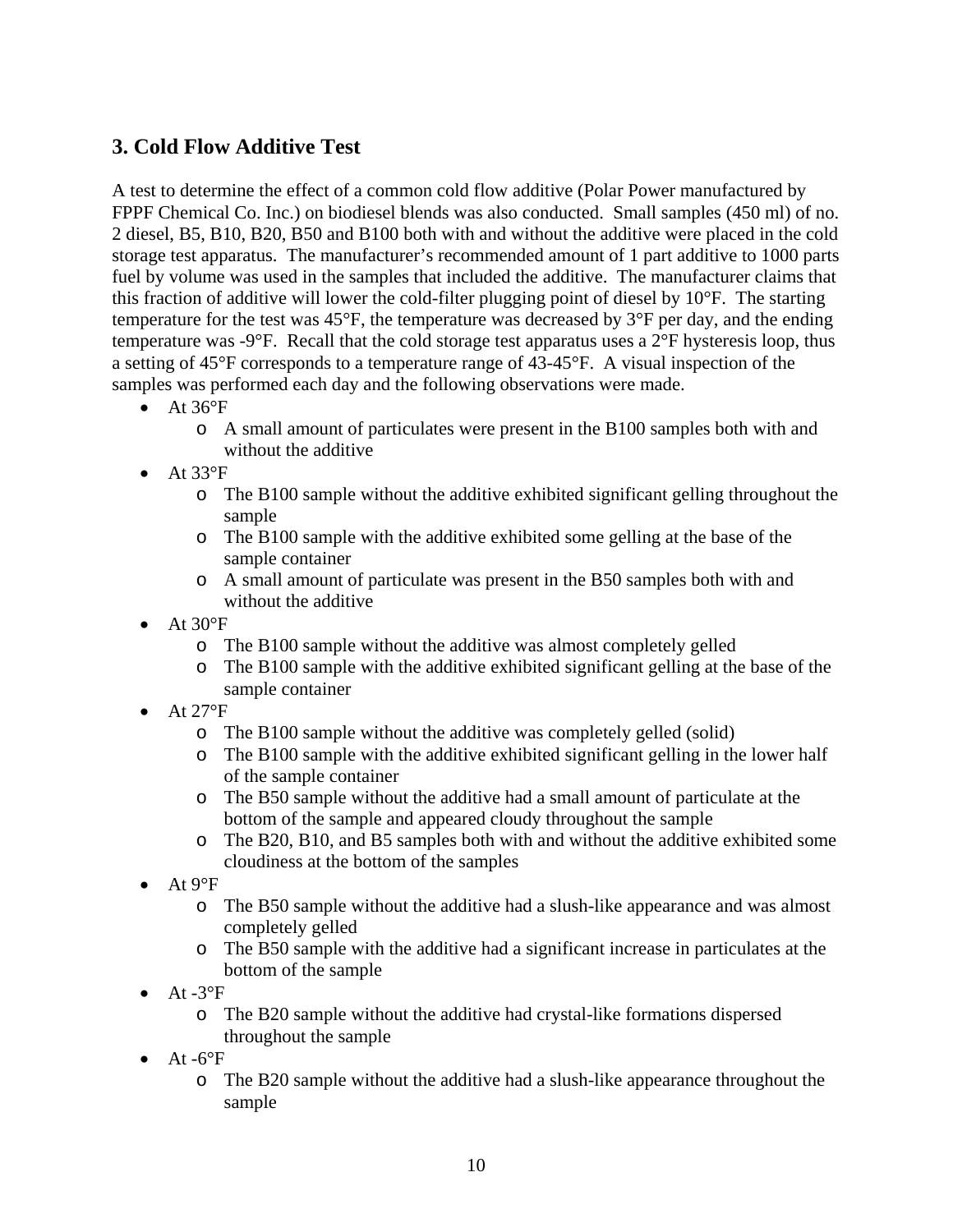- o The B20 sample with the additive exhibited some crystal-like formations in the bottom of the sample
- At  $-9^{\circ}F$ 
	- o The B20 sample with the additive had a slush-like appearance in the bottom third of the sample

A review of the above observations shows that the additive had a noticeable effect on the temperature at which a given biodiesel blend begins to solidify. This was particularly evident for the B100 sample that contained the additive which exhibited no additional solidification when the temperature was lowered from 27°F to -9°F. There may be a more appropriate mixture fraction of additive to use for each biodiesel blend than the one suggested by the manufacturer.

An unexpected result was obtained for B10, B5, and no. 2 diesel samples at low temperatures. As noted above, the B10 and B5 samples began to exhibit cloudiness near the sample bottom at a temperature of 27°F. The cloudiness in the B10 and B5 samples did not appear to increase as the temperature was further decreased. This was not expected since the cloud point of no. 2 diesel has an average value of 3°F. One would expect that the B10, B5, and no. 2 diesel samples would exhibit significant cloudiness and/or gelling at the lowest temperature of -9°F. This unexpected result may reflect the limitations of the testing method employed in this section; the method is inexact since it relies solely on visual observation. Additional testing to determine the cloud point [11], pour point [15], and cold filter plugging point [16] could be done to quantify the appropriate additive mixture fraction for each blend.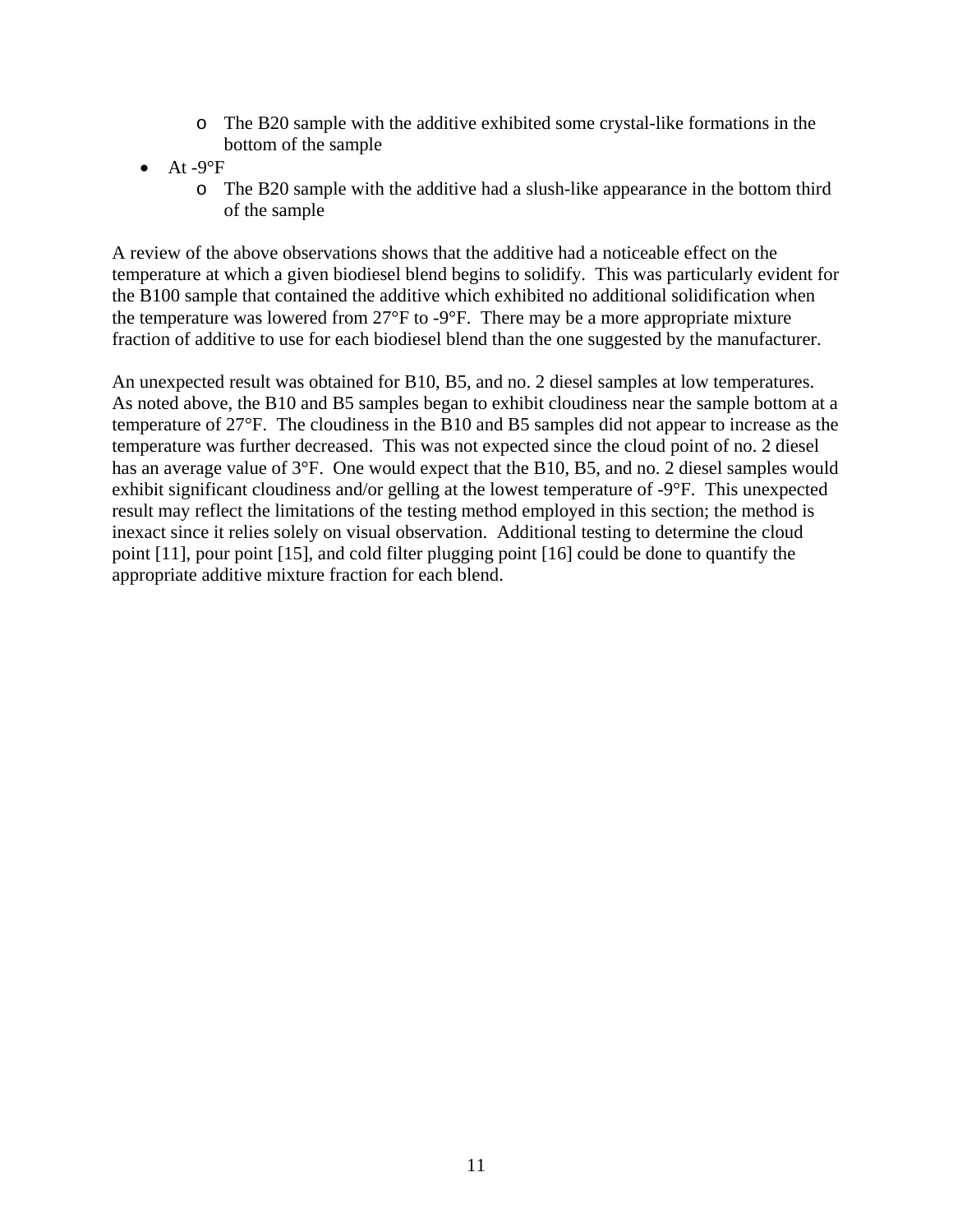## <span id="page-19-0"></span>**4. Conclusions and Recommendations**

The potential issues involved with the shipboard use of biodiesel blends were identified. Typical diesel-powered ship systems include the main engines, diesel generator sets, boilers, emergency generators, hatch/deck crane, and the lifeboat power pack. Long-term cold storage of fuel is a potential concern in the hatch/deck crane and the lifeboat power pack due to their low fuel turnover rate and exposure to the external environment. In addition, storage of high percentage biodiesel blends (greater than B20) in one or more fuel bunkers during the winter lay up period may lead to particulate formation within the fuel.

A cold storage test apparatus was constructed and the procedure for a long-term cold storage test was developed. The test consisted of maintaining tanks and small samples of B5, B10, B20, and B50 blends within a specified temperature range for a period of four weeks. Top and bottom samples were taken from the tanks at bi-weekly intervals and a hydrometer test was performed to check for density variation. A visual inspection of the small samples was also performed biweekly to check for gelling of the fuel. Test results were obtained for two different temperature ranges (23-25°F and 30-32°F). The hydrometer test results showed no measurable difference between the density of the top and bottom samples. However, there was some particulate formation observed in the B50 bottom tank sample and small sample. In general, blends of up to B20 exhibited good cold storage characteristics. The flash point and viscosity of the blends at the conclusion of the cold storage test were within the required fuel specifications.

The effect of a common cold flow additive on biodiesel blends was also investigated. Small samples of no. 2 diesel, B5, B10, B20, B50, and B100 both with and without the additive were placed in the cold storage test apparatus and the temperature of the samples was slowly decreased from 45°F to -9°F in 3°F increments. Visual inspection of the small samples showed that the additive lowered the temperature at which a given biodiesel blend started to gel. The presence of the additive kept the B100 sample from completely gelling, even at the lowest temperature. There was no observable gelling of the B10, B5, and no. 2 diesel samples, which is inconsistent with average cloud point of no. 2 diesel (3°F). The dependence of the test on visual observation, as opposed to quantifiable measurement, may be the cause of these unexpected results.

In light of the current observations and test results, the following additional testing is recommended. The characteristics of the particulates formed in the B50 sample are presently unknown. A test to determine the chemical composition of these particulates should be performed. Samples from the cold storage test should also be filtered to check for the formation of small particulates that could potentially plug fuel filters. Finally, the appropriate mixture fraction of cold flow additive for each biodiesel blend should be determined using quantifiable tests such as the cloud point, pour point, and cold filter plugging point.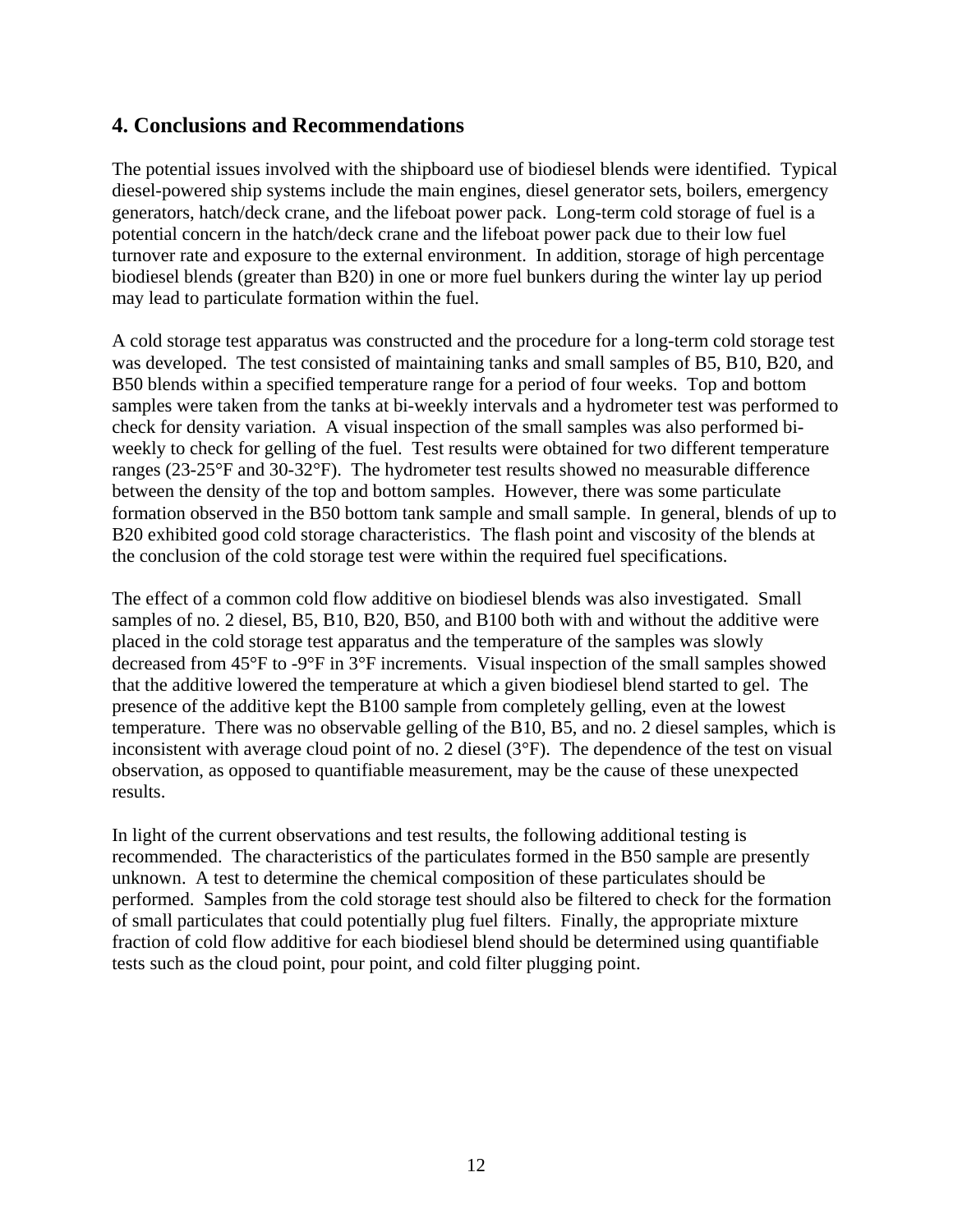## <span id="page-20-0"></span>**References**

- [1] ASTM D 6751, "Standard Specification for Biodiesel Fuel (B100) Blend Stock for Distillate Fuels", ASTM International.
- [2] National Biodiesel Board (Internet), *Biodiesel Emissions*, *September 2006* (cited October 2007), [http://www.biodiesel.org/pdf\\_files/fuelfactsheets/emissions.pdf](http://www.biodiesel.org/pdf_files/fuelfactsheets/emissions.pdf)
- [3] "A Comprehensive Analysis of Biodiesel Impacts on Exhaust Emissions", U.S. Environmental Protection Agency, (EPA Technical Report, EPA420-P-02-001, October 2002, [http://www.epa.gov/otaq/models/biodsl.htm\)](http://www.epa.gov/otaq/models/biodsl.htm).
- [4] ASTM D 6468, "Standard Test Method for High Temperature Stability of Distillate Fuels", ASTM International.
- [5] ASTM D 2274, "Standard Test Method for Distillate Fuel Storage Stability (Accelerated Method)", ASTM International.
- [6] ASTM D 4625, "Standard Test Method for Distillate Fuel Storage Stability at 43°C (110°F)", ASTM International.
- [7] "2004 Biodiesel Handling and Use Guidelines", U.S. Department of Energy, Energy Efficiency and Renewable Energy, (DOE/GO-102004-1999, October, 2004, <http://www1.eere.energy.gov/biomass/pdfs/36182.pdf>).
- [8] Hasan, A. R., Pope, D., and Skurla, J. A., "Alternatives to Petroleum Based Fuel for Maritime Vessels", in Great Lakes Maritime Research Institute: Grant Completion Report, Report No. GLMRI-2006-0001, November, 2006.
- [9] ASTM D 4057, "Standard Practice for Manual Sampling of Petroleum and Petroleum Products", ASTM International.
- [10] ASTM D 1298, "Standard Test Method for Density, Relative Density (Specific Gravity), or API Gravity of Crude Petroleum and Liquid Petroleum Products by Hydrometer Method", ASTM International.
- [11] ASTM D 2500, "Standard Test Method for Cloud Point of Petroleum Products", ASTM International.
- [12] ASTM D 445, "Standard Test Method for Kinematic Viscosity of Transparent and Opaque Liquids (and the Calculation of Dynamic Viscosity", ASTM International.
- [13] ASTM D 93, "Standard Test Methods for Flash Point by Pensky-Martens Closed Cup Tester", ASTM International.
- [14] ASTM D 975, "Standard Specification for Diesel Fuel Oils", ASTM International.
- [15] ASTM D 97, "Standard Test Method for Pour Point of Petroleum Products", ASTM International.
- [16] ASTM D 6371, "Standard Test Method for Cold Filter Plugging Point of Diesel and Heating Fuels", ASTM International.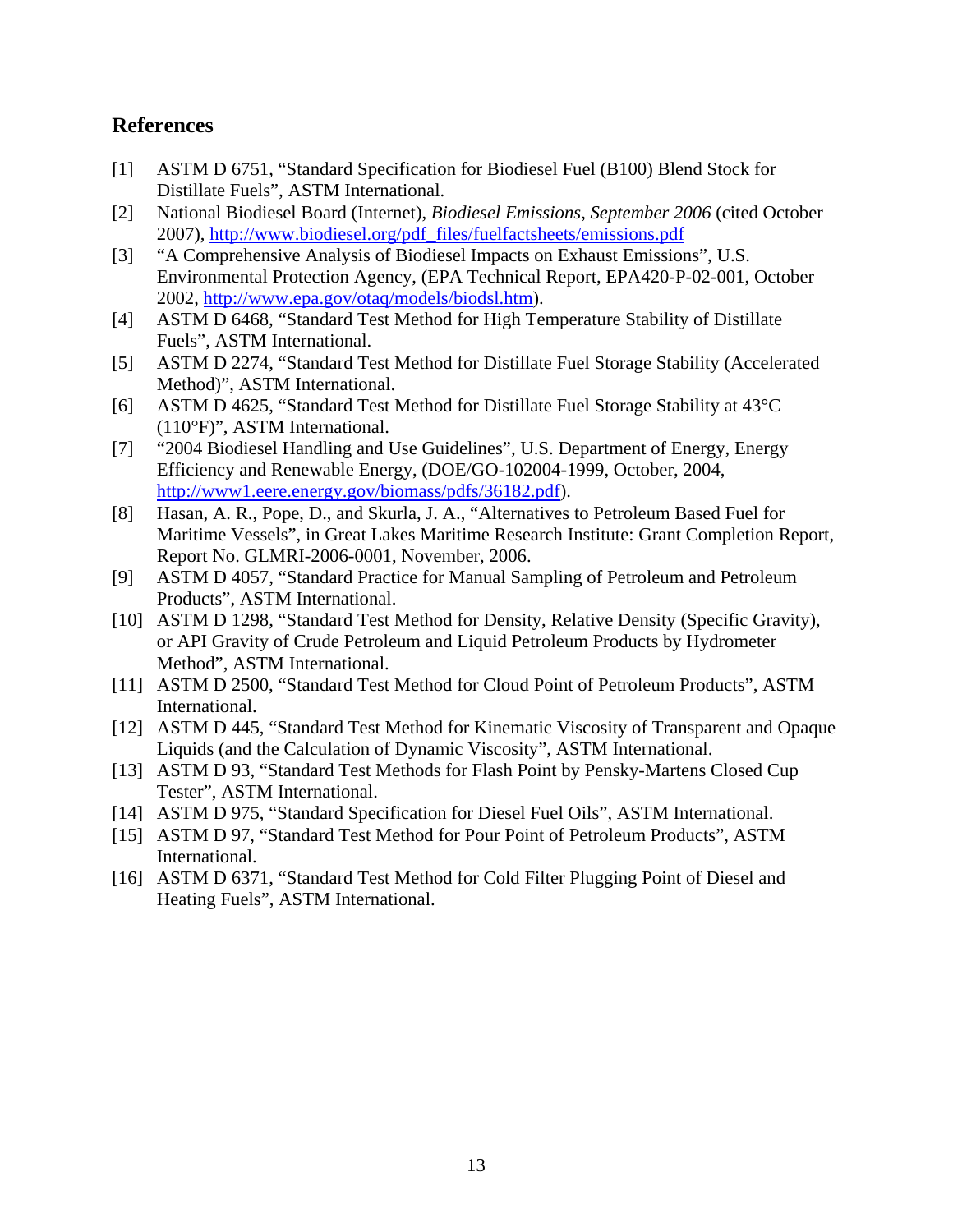# **Appendix A**

<span id="page-21-0"></span>**Results for Cold Storage Test Temperature Range: 23 to 25°F**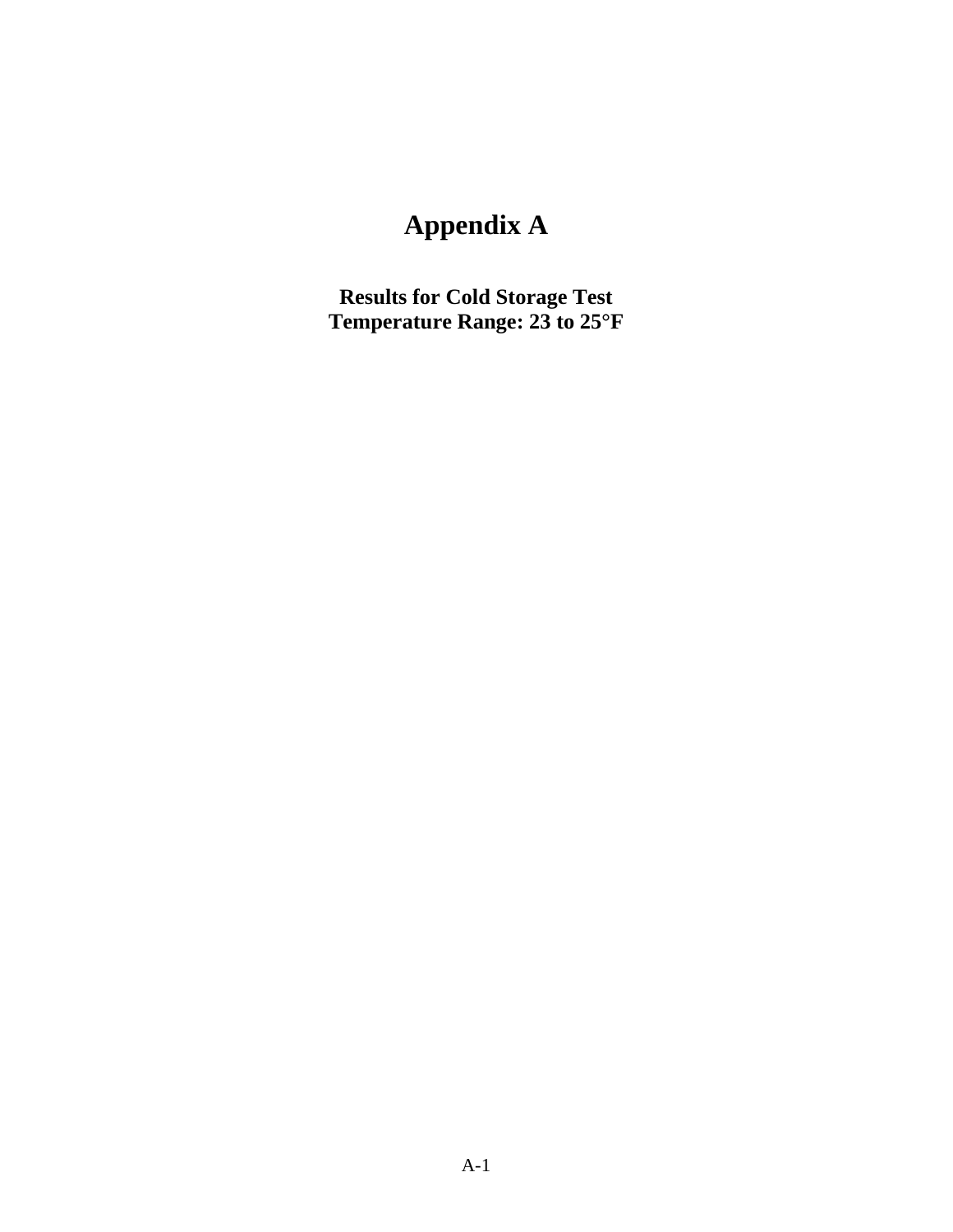Date 6/26/07 Initial Representative Sample Hydrometer Tests SG 60/60°F Hydrometer Scale: 0.800 to 0.910

| Fluid          | <b>Starting</b><br>Temperature<br>$\mathrm{^{\circ}F}$ | Hydrometer<br>Reading | Ending<br>Temperature<br>$\rm ^{o}F$ , | Corrected<br>Hydrometer<br>Reading |
|----------------|--------------------------------------------------------|-----------------------|----------------------------------------|------------------------------------|
| <b>B100</b>    | 71.0                                                   | 0.880                 | 71.5                                   | 0.881                              |
| <b>B50</b>     | 73.0                                                   | 0.857                 | 73.0                                   | 0.858                              |
| <b>B20</b>     | 73.0                                                   | 0.845                 | 73.0                                   | 0.846                              |
| <b>B10</b>     | 72.0                                                   | 0.841                 | 72.0                                   | 0.842                              |
| B <sub>5</sub> | 71.0                                                   | 0.839                 | 71.0                                   | 0.840                              |
| #2 Diesel      | 71.0                                                   | 0.838                 | 71.0                                   | 0.839                              |

Date Samples Taken 7/10/07 Date of Hydrometer Test 7/17/07 Hydrometer Tests after 2 weeks cooling SG 60/60°F Hydrometer Scale: 0.800 to 0.910

| Fluid          | Sample        | <b>Starting</b><br>Temperature<br>$\rm ^{\circ F}$ | Hydrometer<br>Reading | Ending<br>Temperature<br>$\rm ^{\circ F}$ | Corrected<br>Hydrometer<br>Reading |
|----------------|---------------|----------------------------------------------------|-----------------------|-------------------------------------------|------------------------------------|
| <b>B50</b>     | Top           | 76.0                                               | 0.857                 | 76.0                                      | 0.858                              |
|                | <b>Bottom</b> | 76.5                                               | 0.857                 | 76.5                                      | 0.858                              |
| <b>B20</b>     | Top           | 76.5                                               | 0.844                 | 76.5                                      | 0.845                              |
|                | <b>Bottom</b> | 76.5                                               | 0.844                 | 76.5                                      | 0.845                              |
| <b>B10</b>     | Top           | 76.0                                               | 0.840                 | 76.0                                      | 0.841                              |
|                | <b>Bottom</b> | 76.0                                               | 0.840                 | 76.0                                      | 0.841                              |
| B <sub>5</sub> | Top           | 76.5                                               | 0.838                 | 76.5                                      | 0.839                              |
|                | <b>Bottom</b> | 76.5                                               | 0.838                 | 76.5                                      | 0.839                              |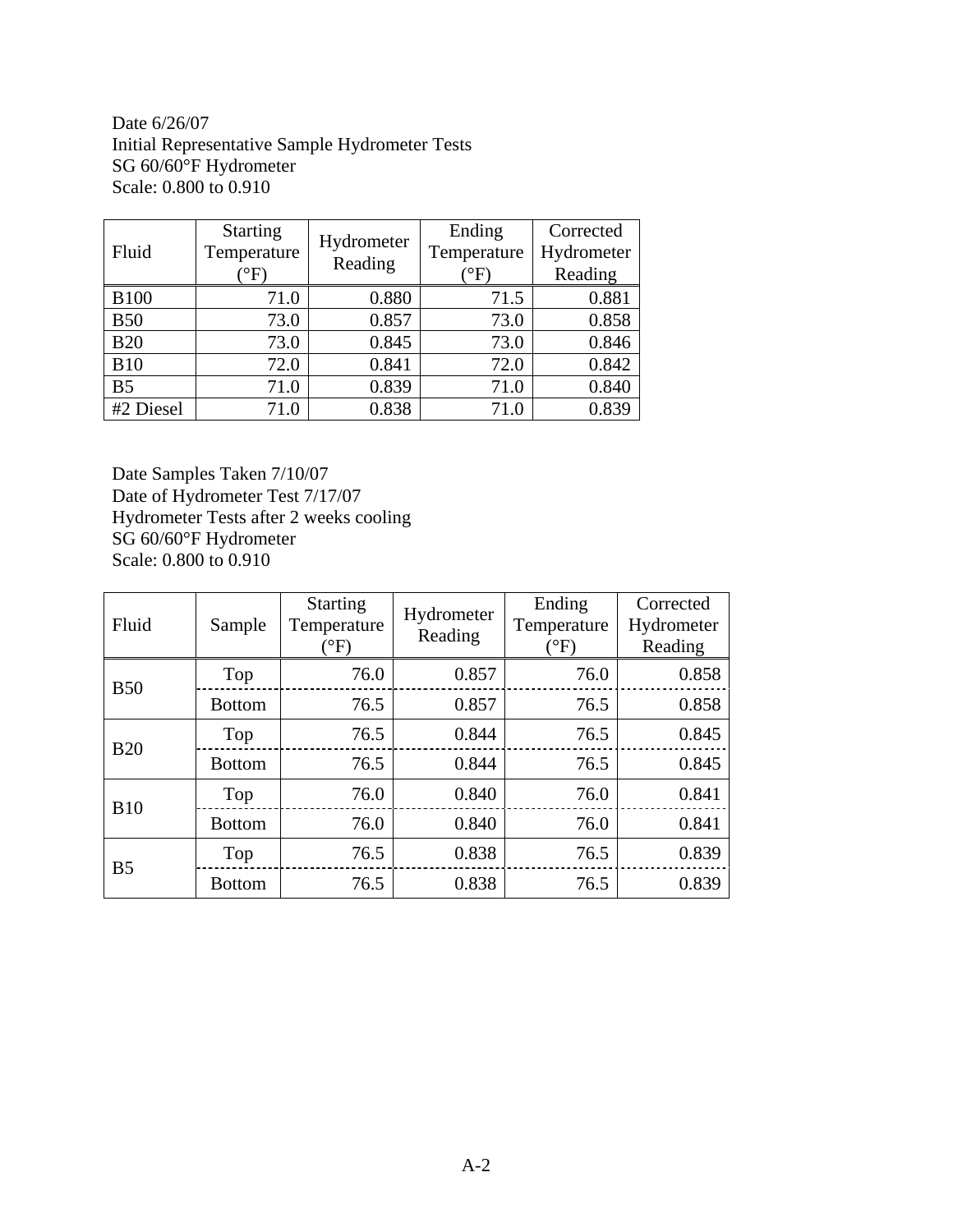Date Samples Taken 7/24/07 Date of Hydrometer Test 8/3/07 Hydrometer Tests after 4 weeks cooling SG 60/60°F Hydrometer Scale: 0.800 to 0.910

| Fluid          | Sample        | <b>Starting</b><br>Temperature<br>$\rm ^{\circ}F)$ | Hydrometer<br>Reading | Ending<br>Temperature<br>$\rm ^{\circ F)}$ | Corrected<br>Hydrometer<br>Reading |
|----------------|---------------|----------------------------------------------------|-----------------------|--------------------------------------------|------------------------------------|
| <b>B50</b>     | Top           | 80.5                                               | 0.855                 | 80.5                                       | 0.857                              |
|                | <b>Bottom</b> | 80.5                                               | 0.855                 | 80.5                                       | 0.857                              |
| <b>B20</b>     | Top           | 80.5                                               | 0.843                 | 80.5                                       | 0.845                              |
|                | <b>Bottom</b> | 80.5                                               | 0.843                 | 80.5                                       | 0.845                              |
| <b>B10</b>     | Top           | 80.5                                               | 0.839                 | 80.5                                       | 0.841                              |
|                | <b>Bottom</b> | 80.5                                               | 0.839                 | 80.5                                       | 0.841                              |
| B <sub>5</sub> | Top           | 80.5                                               | 0.837                 | 80.5                                       | 0.839                              |
|                | <b>Bottom</b> | 80.5                                               | 0.837                 | 80.5                                       | 0.839                              |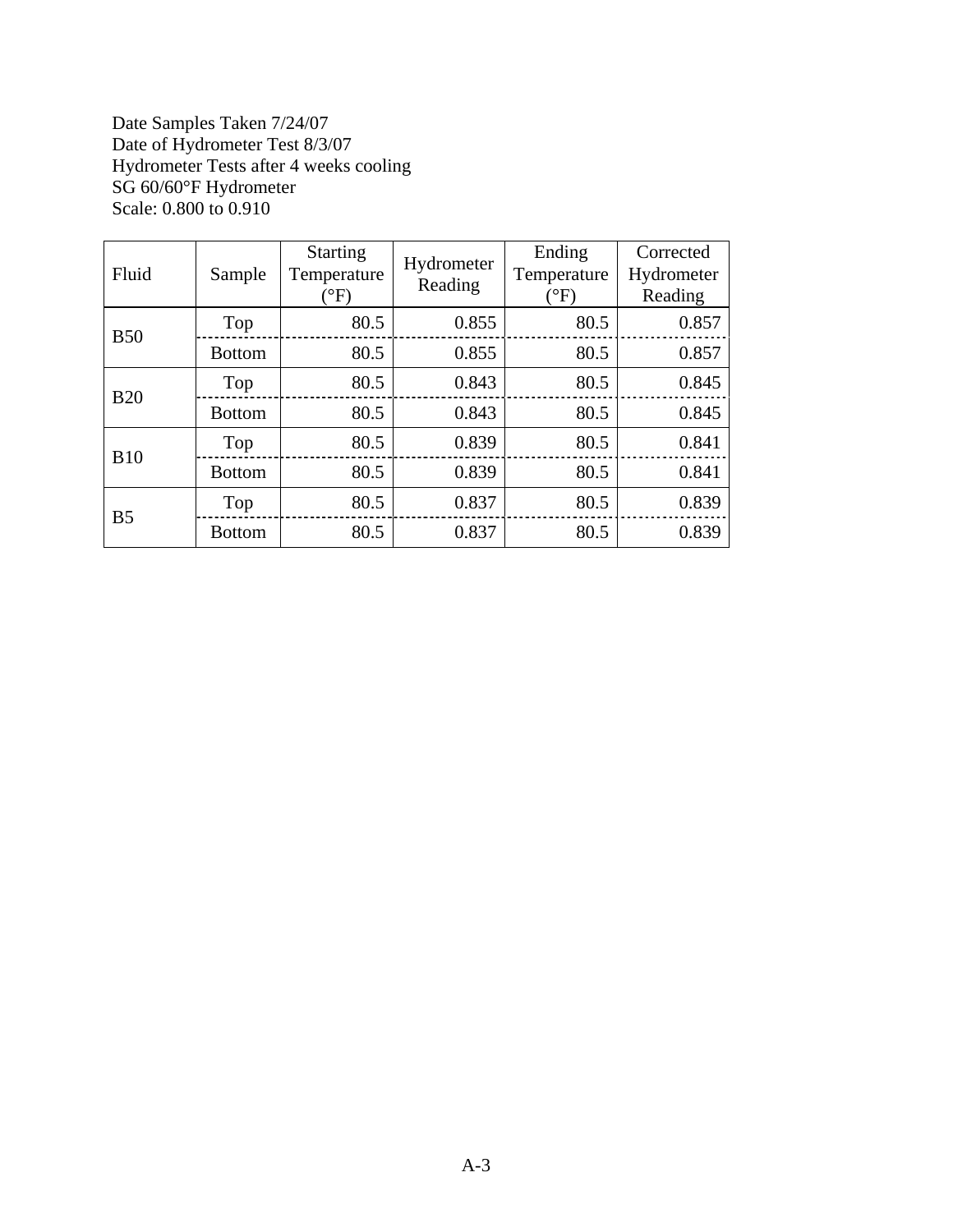# **Appendix B**

<span id="page-24-0"></span>**Results for Cold Storage Test Temperature Range: 30 to 32°F**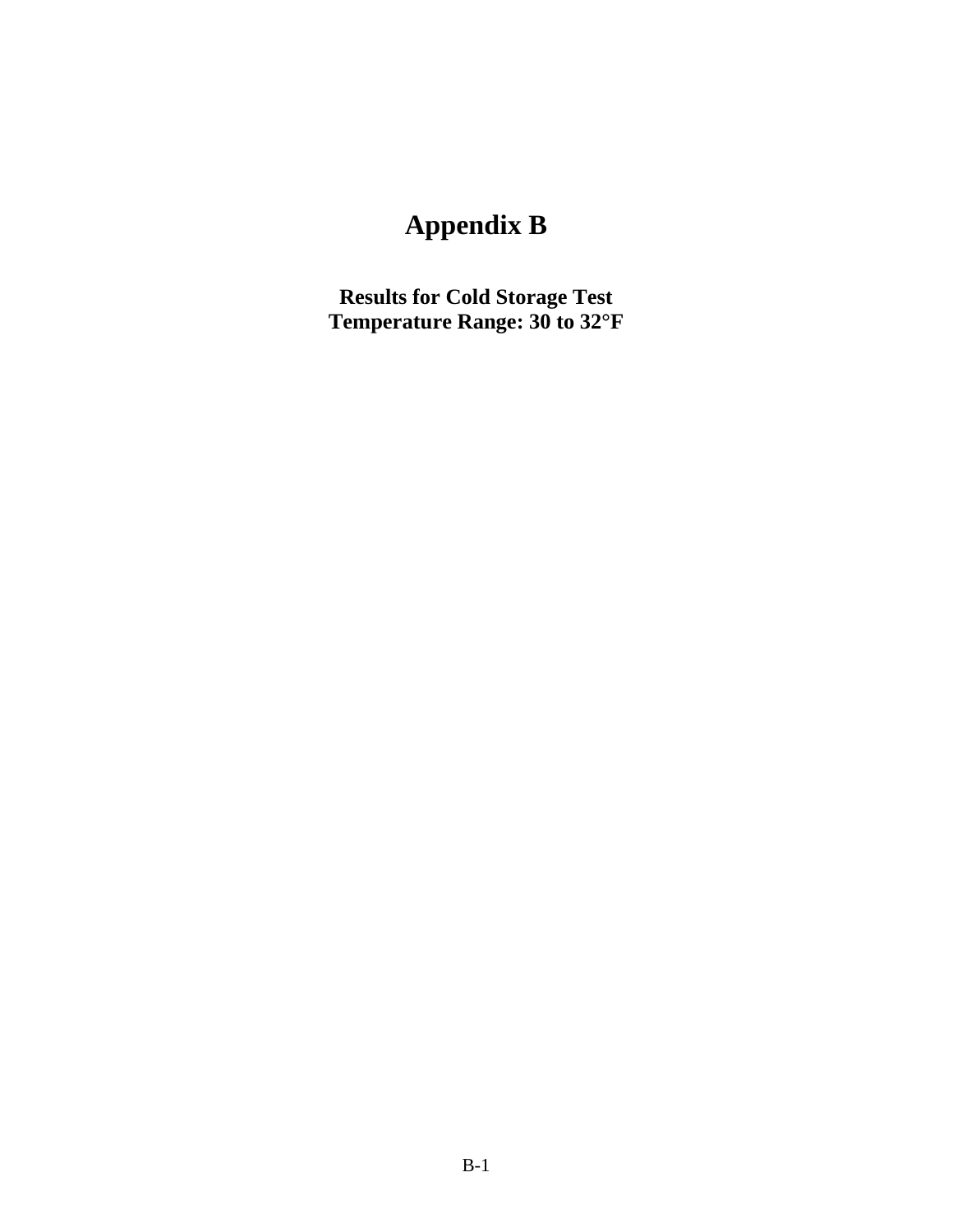Date 8/14/07 Initial Representative Sample Hydrometer Tests SG 60/60°F Hydrometer Scale: 0.800 to 0.910

| Fluid          | <b>Starting</b><br>Temperature<br>$\mathrm{^{\circ}F}$ | Hydrometer<br>Reading | Ending<br>Temperature<br>$\rm ^{o}F$ , | Corrected<br>Hydrometer<br>Reading |
|----------------|--------------------------------------------------------|-----------------------|----------------------------------------|------------------------------------|
| <b>B100</b>    | 71.5                                                   | 0.880                 | 71.5                                   | 0.881                              |
| <b>B50</b>     | 71.5                                                   | 0.866                 | 71.5                                   | 0.867                              |
| <b>B20</b>     | 71.5                                                   | 0.859                 | 71.5                                   | 0.860                              |
| <b>B10</b>     | 71.5                                                   | 0.857                 | 71.5                                   | 0.858                              |
| B <sub>5</sub> | 71.5                                                   | 0.850                 | 71.5                                   | 0.851                              |
| #2 Diesel      | 71.0                                                   | 0.839                 | 71.0                                   | 0.840                              |

Date Samples Taken 8/28/07 Date of Hydrometer Test 9/4/07 Hydrometer Tests after 2 weeks cooling SG 60/60°F Hydrometer Scale: 0.800 to 0.910

| Fluid          | Sample        | <b>Starting</b><br>Temperature<br>$({}^{\circ}{\rm F})$ | Hydrometer<br>Reading | Ending<br>Temperature<br>$\rm ^{\circ F}$ | Corrected<br>Hydrometer<br>Reading |
|----------------|---------------|---------------------------------------------------------|-----------------------|-------------------------------------------|------------------------------------|
| <b>B50</b>     | Top           | 76.0                                                    | 0.866                 | 76.0                                      | 0.867                              |
|                | <b>Bottom</b> | 76.0                                                    | 0.866                 | 76.0                                      | 0.867                              |
| <b>B20</b>     | Top           | 76.0                                                    | 0.859                 | 76.0                                      | 0.860                              |
|                | <b>Bottom</b> | 76.0                                                    | 0.859                 | 76.0                                      | 0.860                              |
| <b>B10</b>     | Top           | 76.0                                                    | 0.857                 | 76.0                                      | 0.858                              |
|                | <b>Bottom</b> | 76.0                                                    | 0.857                 | 76.0                                      | 0.858                              |
| B <sub>5</sub> | Top           | 76.0                                                    | 0.851                 | 76.0                                      | 0.852                              |
|                | <b>Bottom</b> | 76.0                                                    | 0.851                 | 76.0                                      | 0.852                              |